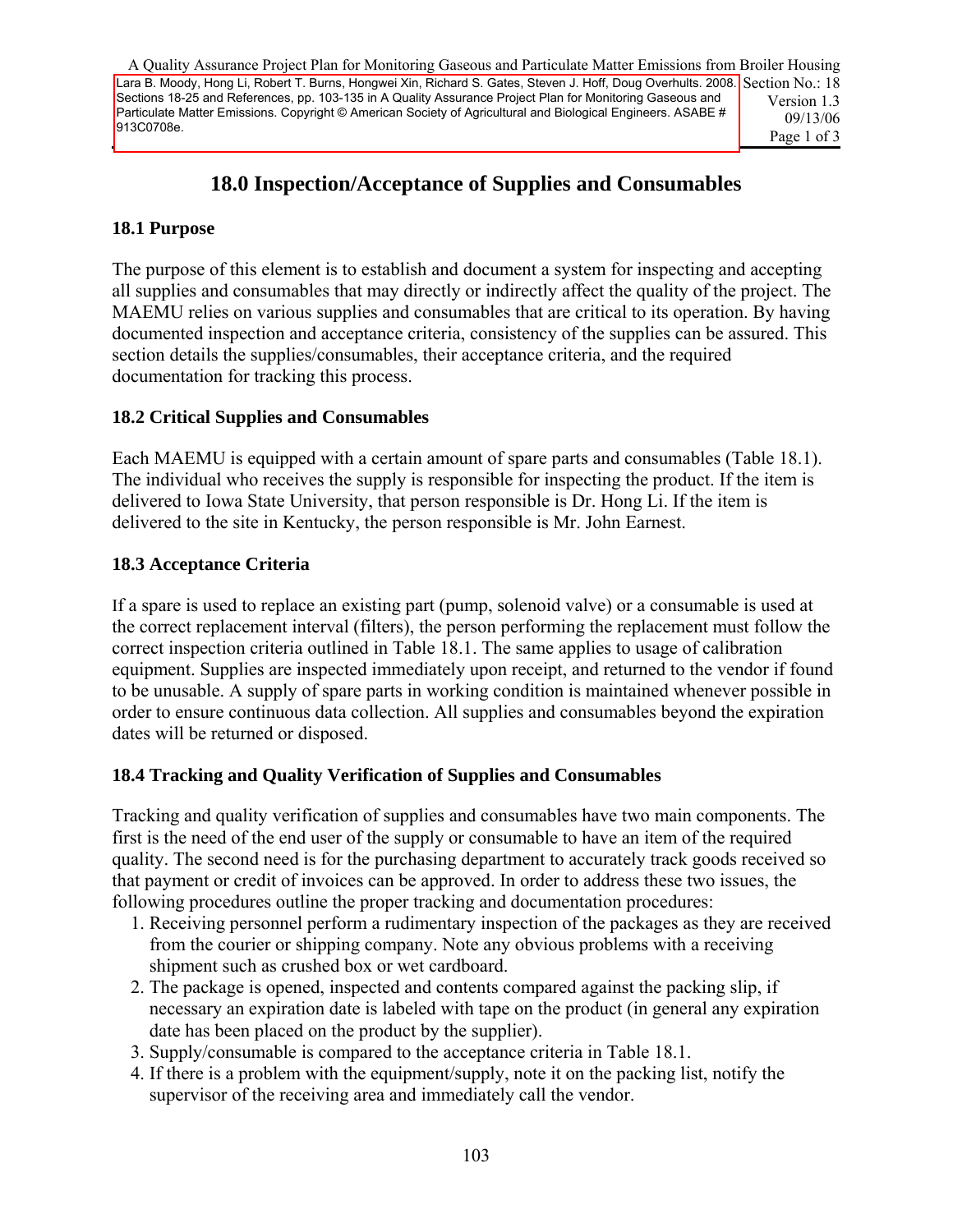- 5. If the equipment/supplies appear to be complete and in good condition, sign and date the packing list and send it to accounts payable so that payment can be made in a timely manner.
- 6. Notify appropriate personnel that equipment/supplies are available.
- 7. Stock equipment/supplies in appropriate pre-determined area.
- 8. For supplies, consumables, and equipment used throughout the project, document when these items are changed out. If available, include all relevant information such as model number, lot number, and serial number.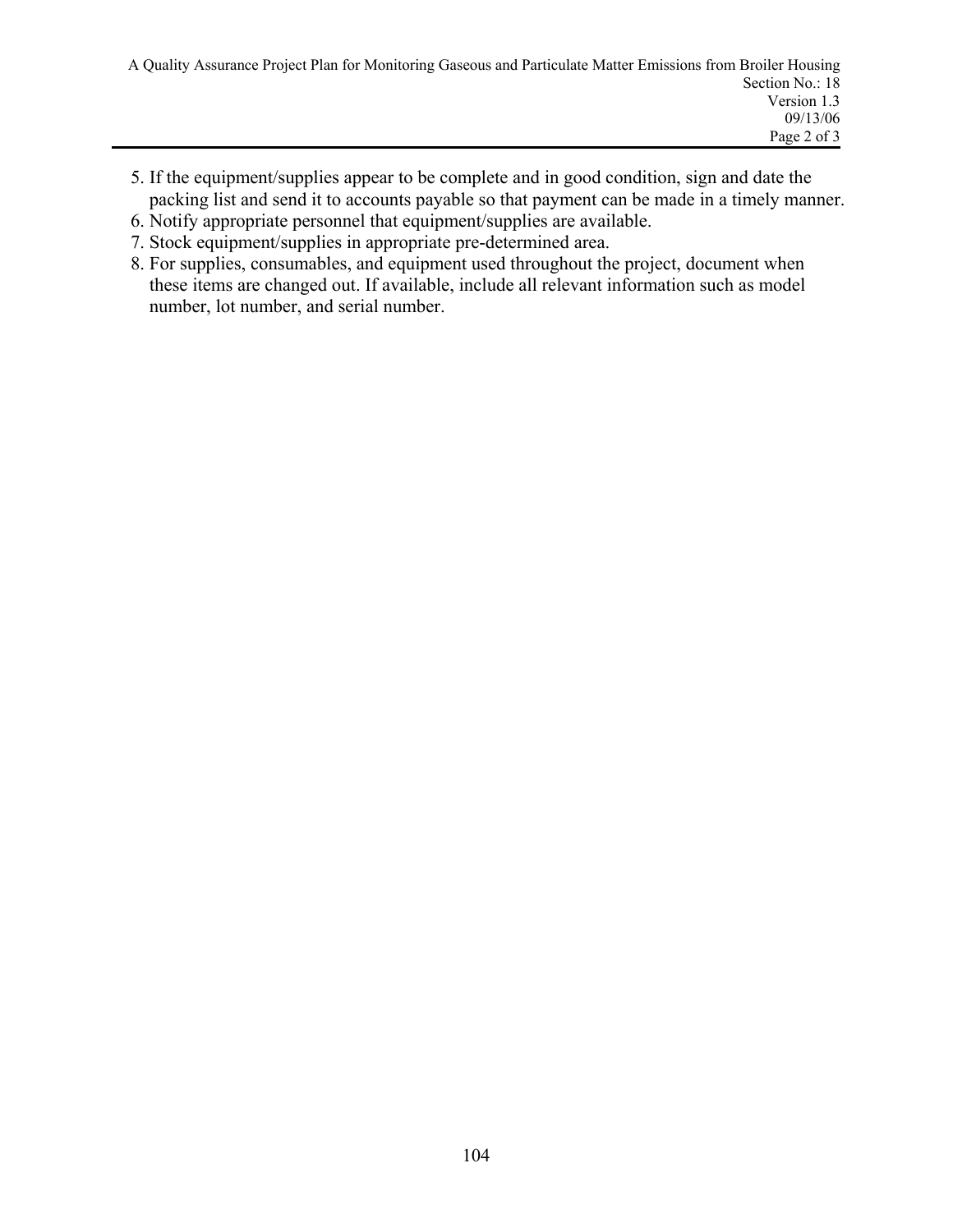A Quality Assurance Project Plan for Monitoring Gaseous and Particulate Matter Emissions from Broiler Housing Section No.: 18 Version 1.3 09/13/06 Page 3 of 3

|                |                                                                                           |                                                      | Table 18.1. Supplies at Tyson 3-3 MAEMU and Tyson 1-5 MAEMU.                          |                                   |
|----------------|-------------------------------------------------------------------------------------------|------------------------------------------------------|---------------------------------------------------------------------------------------|-----------------------------------|
| Qty.           | <b>Description</b>                                                                        | Vendor                                               | <b>Inspection Criteria</b>                                                            | <b>Action for</b><br>Unacceptance |
| $\overline{2}$ | Pump, 115 VAC,<br>16.4L/min, 1/4" NPT ports,<br>Teflon diaphragm, Thomas                  | <b>Combined Fluid</b><br>Products (847-<br>540-0054) | Visual Inspection-no dents or cracks<br>& Operational Check before data<br>collection | Return                            |
| 8              | Pump diaphragm rebuild<br>w/ Teflon liner                                                 | <b>Combined Fluid</b><br>Products (847-<br>540-0054) | Visual Inspection-no dents or cracks                                                  | Return                            |
| 4              | Valve, Teflon, solenoid<br>operated, 12V, 1/8" NPT<br>ports, normally closed<br>(648T011) | Neptune<br>Research<br>$(973 - 808 - 8811)$          | Visual Inspection-no dents or cracks<br>& Operational Check before data<br>collection | Return                            |
| $\overline{4}$ | Valve, Teflon, solenoid<br>operated, 12V, 1/8" NPT<br>ports, normally open<br>(648T021)   | Neptune<br>Research<br>$(973 - 808 - 8811)$          | Visual Inspection-no dents or cracks<br>& Operational Check before data<br>collection | Return                            |
| $\overline{2}$ | Cool Drive Board, voltage<br>reducing (648D5X12)                                          | Neptune<br>Research<br>$(973 - 808 - 8811)$          | Visual Inspection-no dents or cracks<br>& Operational Check before data<br>collection | Return                            |
| 4              | PFA-220-1-2, 1/8"NPT-1/8"<br>OD                                                           | Swaglok (402-<br>733-7636)                           | Visual Inspection-no dents or cracks                                                  | Return                            |
| 4              | PFA-620-1-4, 1/4" NPT -<br>3/8" OD                                                        | Swaglok (402-<br>733-7636)                           | Visual Inspection-no dents or cracks                                                  | Return                            |
| 4              | PFA-620-2-4, 1/4" NPT -<br>3/8" OD elbow                                                  | Swaglok (402-<br>733-7636)                           | Visual Inspection-no dents or cracks                                                  | Return                            |
| 4              | PFA 620-9, 3/8" OD elbow                                                                  | Swaglok (402-<br>733-7636)                           | Visual Inspection-no dents or cracks                                                  | Return                            |
| 4              | NY 600-2-1, 1/8" NPT -<br>3/8" OD elbow                                                   | Swaglok (402-<br>733-7636)                           | Visual Inspection-no dents or cracks                                                  | Return                            |
| 10             | fitting, 1/8" NPT - 3/8" OD,<br>Nylon (NY-600-1-2)                                        | Swaglok (402-<br>733-7636)                           | Visual Inspection-no dents or cracks                                                  | Return                            |
| $\overline{2}$ | Power supply, 5V, 15W,<br>2A, switching (Z1151-ND)                                        | Digikey (800-<br>344-4539)                           | Visual Inspection-no dents or cracks<br>Operational Check before data<br>collection   | Return                            |
| $\overline{2}$ | Power supply, 12V, 100W,<br>8.6A, switching (602-1045-<br>ND)                             | Digikey (800-<br>344-4539)                           | Visual Inspection-no dents or cracks<br>& Operational Check before data<br>collection | Return                            |
| 10             | Induction style current<br>switch, (CR9321-PNP)                                           | <b>CR Magnetics</b><br>$(636-343-8518)$              | Visual Inspection-no dents or cracks<br>& Operational Check before data<br>collection | Return                            |
| 6              | 6-47-6 Teflon filter holder                                                               | Savilex (954-<br>936-2295)                           | Visual Inspection-no dents or cracks<br>& Operational Check before data<br>collection | Return                            |
| 15             | Filter (5, 20-30 micron)<br>pkg. 10                                                       | Savilex (954-<br>936-2295)                           | Visual Inspection-no dents or cracks                                                  | Return                            |
| 1              | $N_2$ zero gas (99.999%)                                                                  | Matheson (800-<br>416-2505)                          | Of the bottle pressure & expiration date                                              | Return                            |
| 1              | NH <sub>3</sub> span gas (25ppm)                                                          | Matheson (800-<br>416-2505)                          | Of the bottle pressure & expiration date                                              | Return                            |
| 1              | $CO2$ span gas (2000ppm)                                                                  | Matheson (800-<br>416-2505)                          | Of the bottle pressure & expiration date                                              | Return                            |
| 1              | CH <sub>4</sub> span gas (3 or 80<br>ppm)                                                 | Matheson (800-<br>416-2505)                          | Of the bottle pressure & expiration date                                              | Return                            |
| 1              | Propane span gas (3ppm)                                                                   | Matheson (800-<br>416-2505)                          | Of the bottle pressure & expiration date                                              | Return                            |
| 1              | $H2S$ span gas (10ppm)                                                                    | Matheson (800-<br>416-2505)                          | Of the bottle pressure & expiration date                                              | Return                            |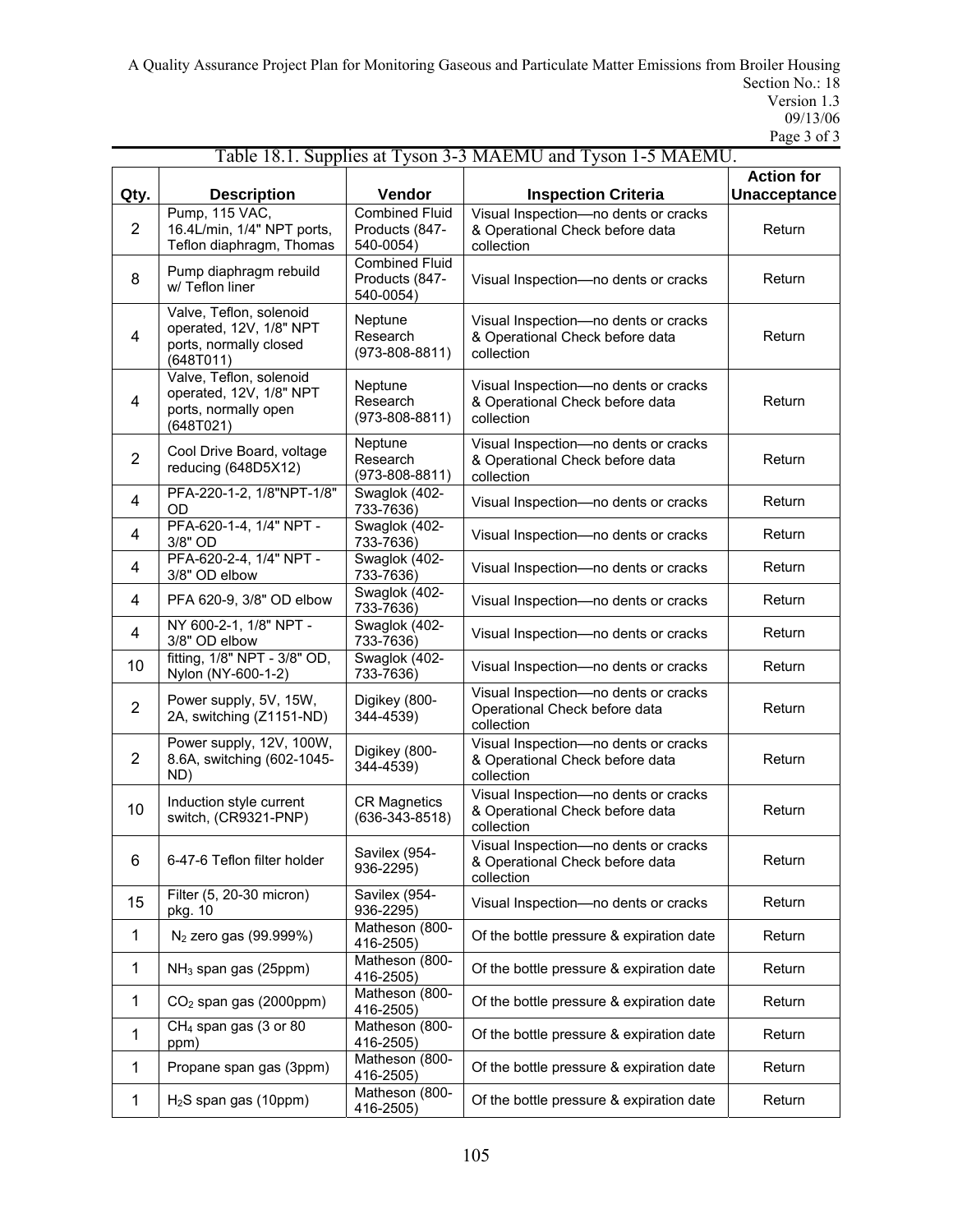# **19.0 Data Acquisition Requirements (Non-Direct Measurement)**

Not applicable.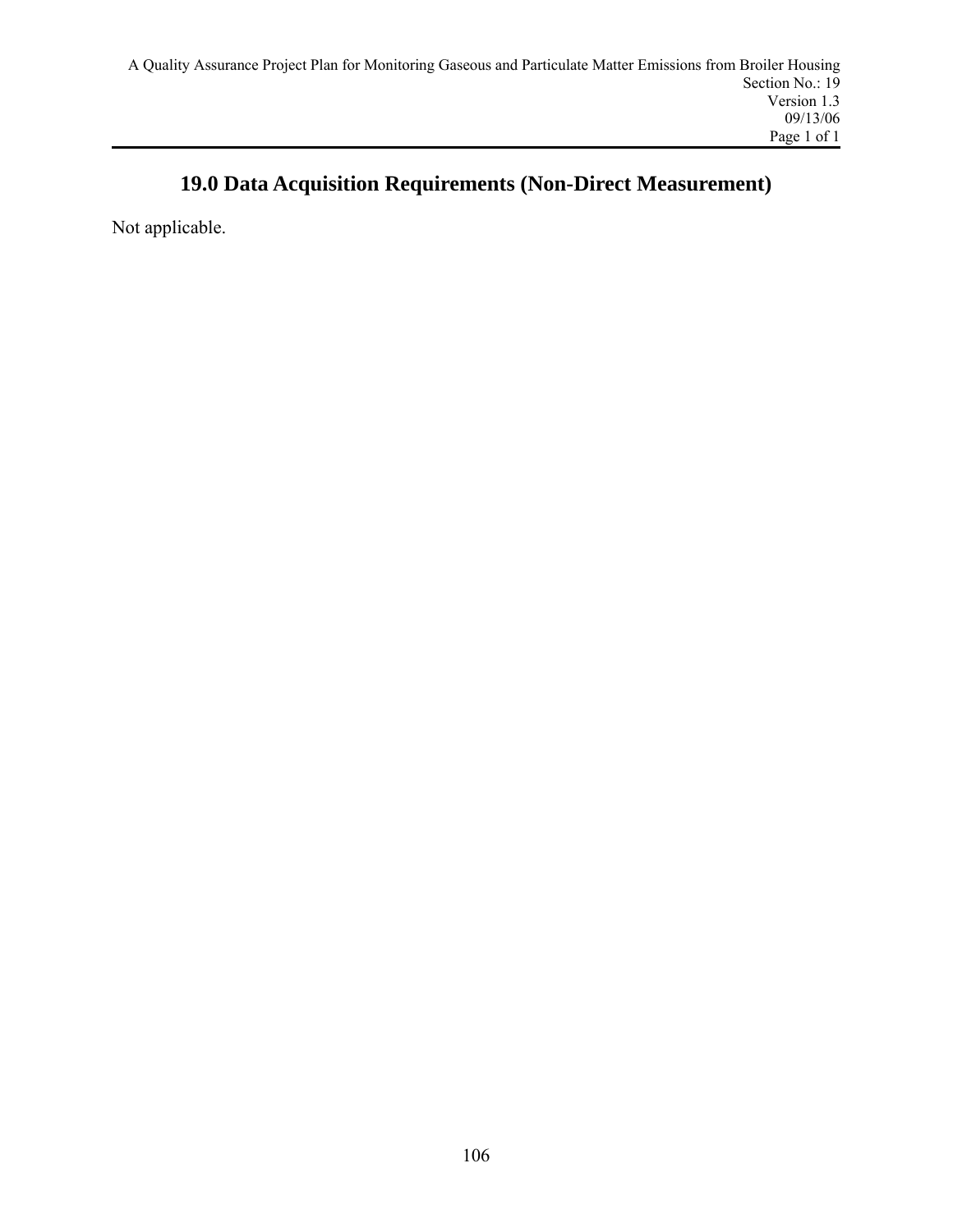## **20.0 Data Management**

All original and final data is reviewed and/or validated by technically qualified staff and so documented in the program records. The documentation includes the dates the work was performed, the name of the reviewer(s), and the items reviewed or validated. Corrections and additions to original data must be made as follows:

- 1. After correction, original entries must remain legible (for manual corrections) or intact (for computerized corrections).
- 2. The correction or addition must be readily traceable to the date and the staff who performed the correction or addition.
- 3. Corrections must be explained.

## **20.1 Background and Overview**

This section describes the data management operations pertaining to air emission measurements for the MAEMU stations operated by ISU and UK personnel. This includes an overview of the mathematical operations and analyses performed on raw ("as-collected") data. These operations include data recording, validation, transformation, transmittal, reduction, analysis, management, storage, and retrieval.

Data processing for air emissions data is summarized in Figure 20.1. Originally, all electronic data is collected automatically using a set of programs written in LabView 7, which resides on a machine running the Windows XP operating system. And, the data, which resides on a machine running the Windows XP operating system, is processed using a set of programs written in Windows Excel 2003. This machine is shown in the upper left of Figure 20.1.

Each MAEMU has a compact Fieldpoint DAQ system. These DAQ systems continuously provide data collection at each site. The collected data is remotely acquired through a high speed satellite internet system.

Data tracking and chain of custody information is entered into the DAQ system at four main stages as shown in Figure 20.2. Project personnel are able to remotely view the real-time system display on status of site, fan status, sampling location and results of analyzer, etc. using the DAQ system. All users must be authorized by the QA Manager to log on to the DAQ system.

Different privileges are given to each authorized user depending on that person's need. The following privilege levels are defined:

**Data Entry Privilege—**The individual may see and modify only data that he or she has personally entered. After a data set has been "committed" to the system by the data entry operator, all further changes generate entries in the system audit trail.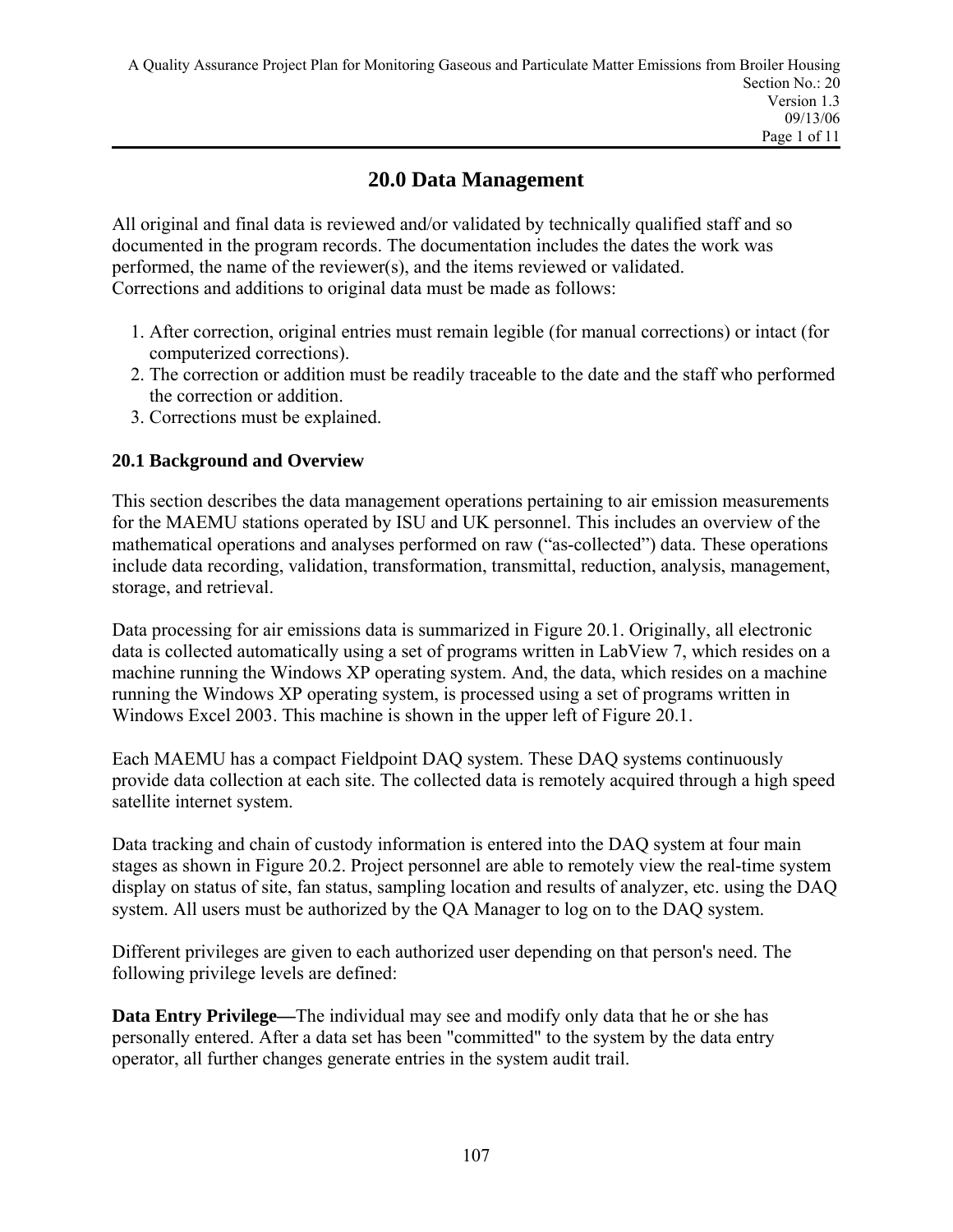**Reporting Privilege—**This privilege permits generation of data summary reports available under DAQ system. No data changes are allowed without additional privileges.

**Data Administration Privilege—**Data Administrators for the DAQ system are allowed to change data as a result of QA screening and related reasons. All operations resulting in changes to data values are logged to the audit trail. The Data Administrator is responsible for performing the following tasks on a regular basis merging/correcting the duplicate data entry files

- running verification and validation routines and correcting data as necessary
- generating summary data reports
- uploading verified/validated data to EPA



Figure 20.1. Data tracking and chain of custody information.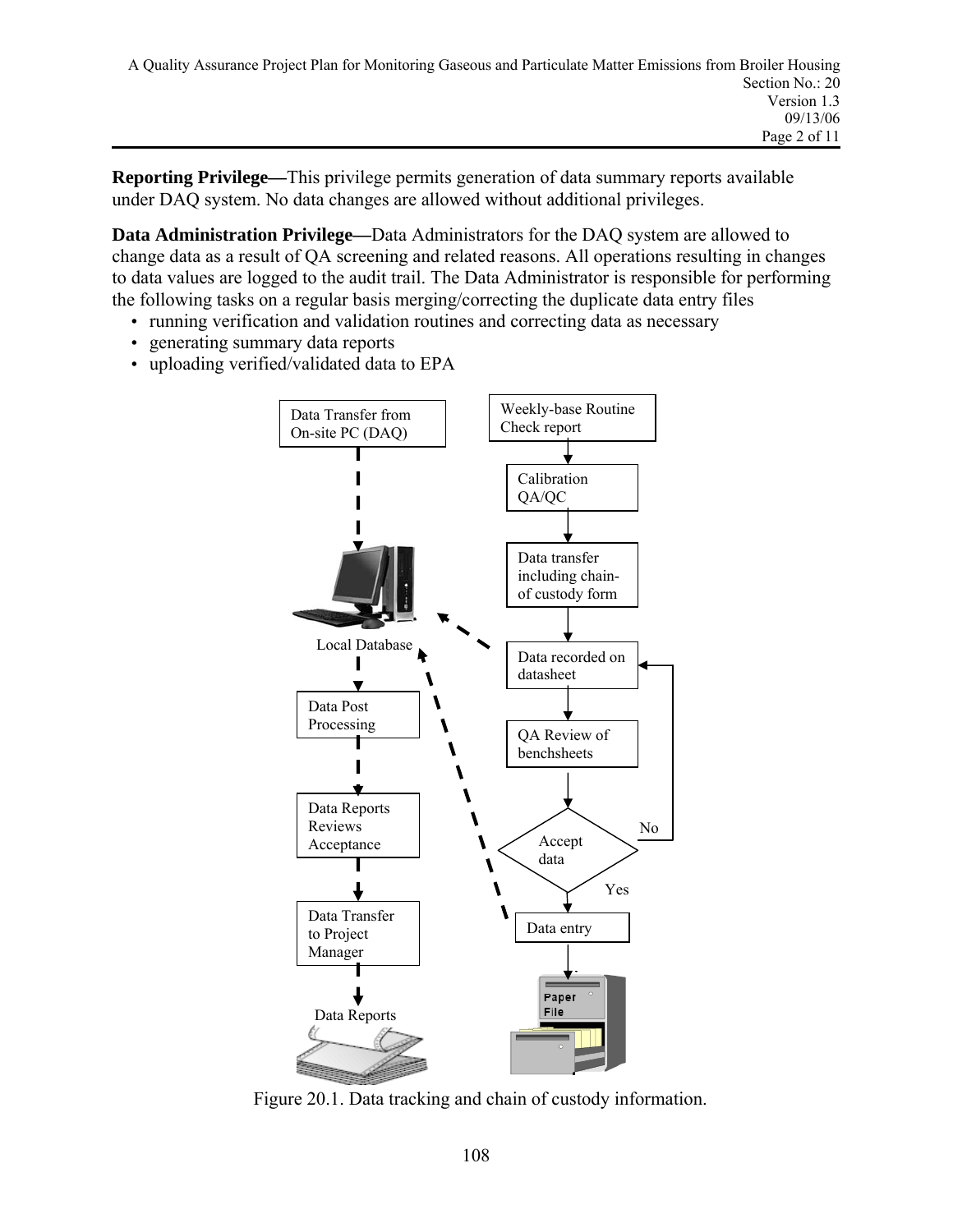### **20.2 Data Recording**

Any internal checks (including verification and validation checks) that are used to ensure data quality during data encoding in the data entry process are identified together with the mechanism for detailing and correcting recording errors. Examples of data entry forms and checklists are included in Appendix I.

Data entry, validation, and verification functions are all integrated in the routine report, DAQ system and Post Process. Bench sheets shown in Figure 20.1 are entered by laboratory personnel. Procedures for data recording and subsequent data entry are provided in SOPs listed in Table 20.1 and included in the corresponding Appendix.

| <b>SOP</b> | Title                                                                                                  | <b>Description</b>                                                         |
|------------|--------------------------------------------------------------------------------------------------------|----------------------------------------------------------------------------|
| Appendix I | Data Management                                                                                        | Describes the data processing<br>operations, validation, and<br>reduction. |
| Appendix J | Reporting and Calculation of<br><b>Contaminant Concentrations,</b><br><b>Ventilation and Emissions</b> | Describes the procedures for<br>data reporting and processing,             |

Table 20.1. List of SOPs for data processing.

### **20.3 Data Validation**

The details of the process of data validation and pre-specified criteria are documented in this element of the QAPP. This element addresses how the method, instrument, or system performs the intended function consistently, reliably, and accurately during data generation.

Data validation is a combination of checking that data processing operations have been carried out correctly and monitoring the quality of the field operations. Data validation can identify problems in either of these areas. Once problems are identified, the data can be corrected or invalidated, and corrective actions can be taken for field or laboratory operations. Numerical data stored in the DAQ system are never internally overwritten by condition flags. Flags denoting error conditions or QA status are saved as separate fields in the database so that it is possible to recover the original data.

The following validation functions are incorporated into the DAQ system to ensure quality of data entry and data processing operations:

**Duplicate Entry—The following data are subjected to duplicate entry by different operators:** QA/QC calibration and routine check data sheets. The results of duplicate entry are compared and errors are corrected at biweekly intervals. The method for entering the data is given in SOP Data Management.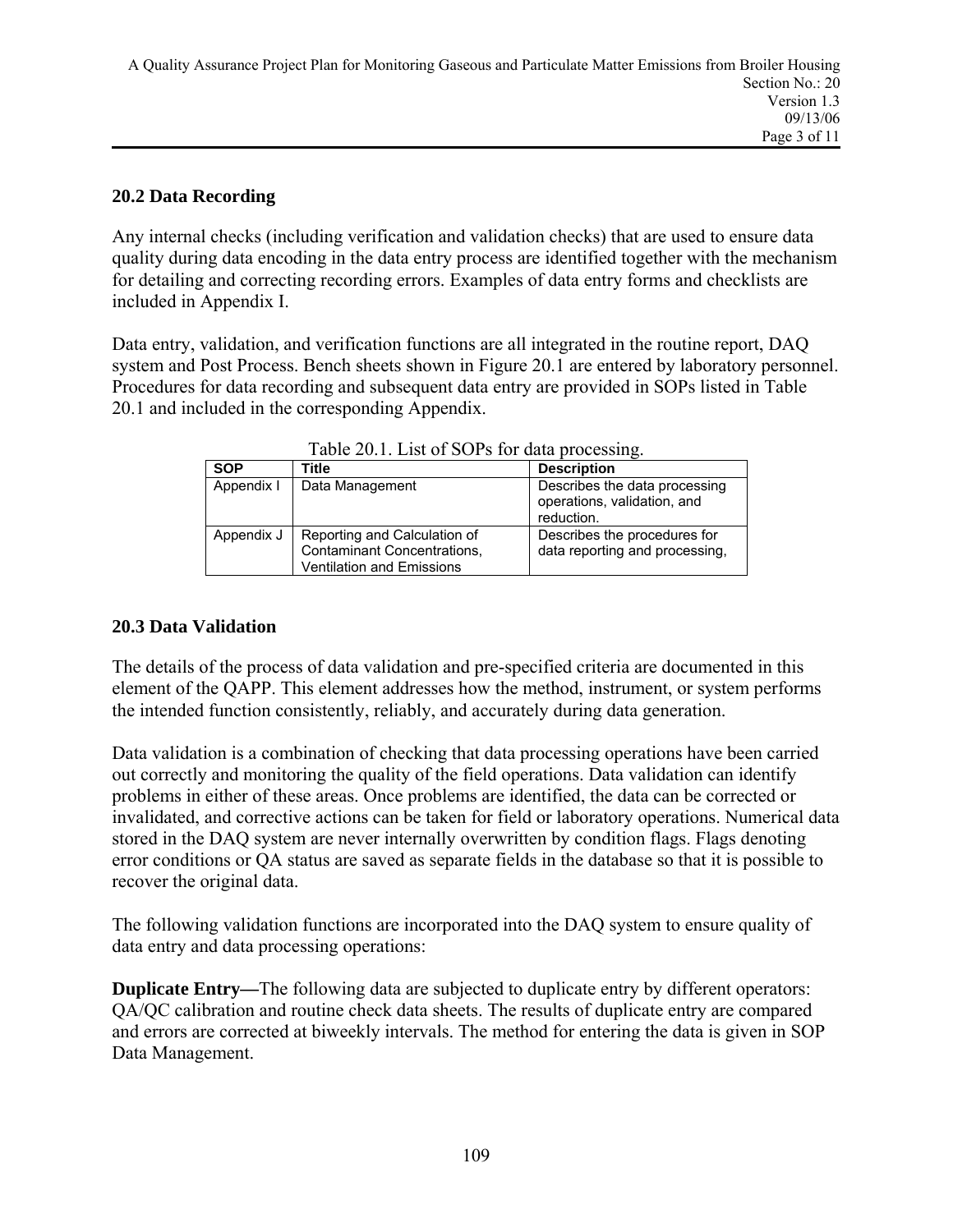**Range Checks—**Almost all monitored parameters have simple range checks programmed. For example, valid times must be between 00:00 and 23:59, summer temperatures must be between 10 and 50 degrees Celsius, etc. The data operator is notified immediately when data are out of range. The operator has the option of correcting the entry or overriding the range limit. The specific values used for range checks may vary depending on season and other factors. The currently used range values for data acceptance are provided in SOPs.

**Completeness Checks—**When the data is processed, certain completeness criteria must be met. For example, each air sample must have a start time, end time, average flow rate, temperature, relative humidity, and operator and technician name. The data entry operator is notified if an incomplete record has been entered before the record can be closed.

**Data Retention—Raw data sheets are retained on file at ISU for a minimum of seven years, and** are readily available for audits and data verification activities. After seven years, hardcopy records and computer backup media are cataloged and boxed for storage at ISU. Physical samples, such as litter samples, shall be discarded with appropriate attention to proper disposal of potentially hazardous materials.

**Statistical Data Checks—**Errors found during statistical screening are traced back to original data entry files and to the raw data sheets, if necessary. These checks are run on a monthly schedule and prior to any data submission to the project manager. Data validation is the process by which raw data is screened and assessed before it can be included in the main database.

**Data Validation—**Data validation, discussed in Section 24, associates flags that are generated by QC values outside of acceptance criteria. Data containing too many flags is rerun or invalidated.

| <b>Type of Data Check</b>                  | <b>Manual</b><br><b>Checks</b> | <b>Automated</b><br><b>Checks</b> |
|--------------------------------------------|--------------------------------|-----------------------------------|
| <b>Duplicate Entry</b>                     |                                |                                   |
| Range Checks                               |                                |                                   |
| <b>Completeness Checks</b>                 |                                |                                   |
| <b>Statistical Data Checks</b>             |                                |                                   |
| Date and Time Consistency                  |                                |                                   |
| Manual Inspection of Charts and<br>Reports |                                |                                   |

Table 20.2. Validation check summaries.

### **20.4 Data Transmittal**

Data transmittal occurs when data is transferred from one person or location to another, or when data is copied from one form to another. Some examples of data transmittal are copying raw data from a notebook onto a data entry form for keying into a computer file and electronic transfer of data over a telephone or computer network. The SOP of Data Management (Appendix I)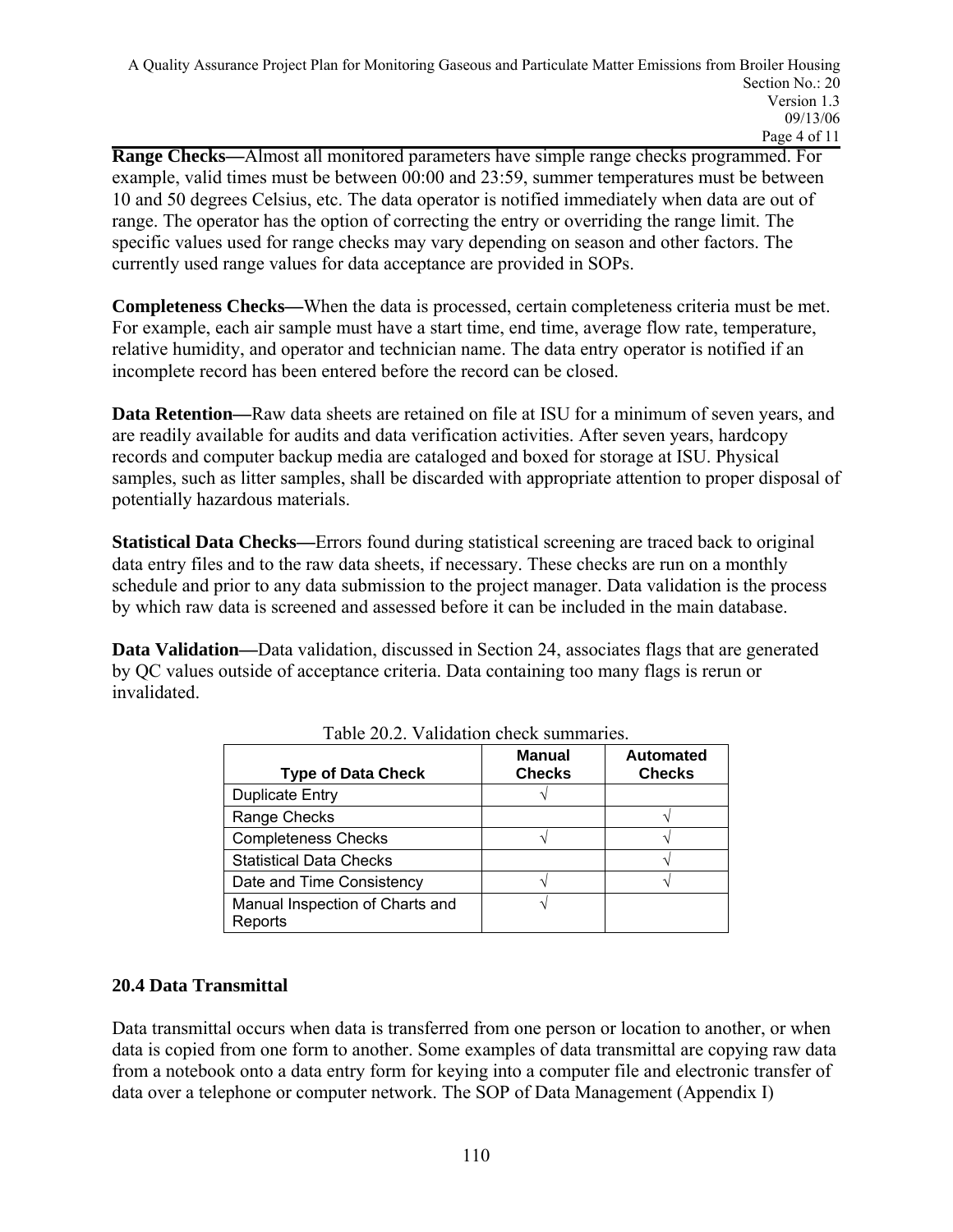describes each data transfer step and the procedures used to characterize data transmittal error and minimize information loss in the transmittal. Table 20.3 summarizes data transfer operations. The final data will be fully screened and validated and will be submitted to USEPAin both paper format and electronic format according the reports schedule. The reporting periods and due dates are shown in the Table 22.1. Data will be maintained for a minimum of 7 years after the end of the project.

| <b>Description of Data</b>                             |                                              |                              |                                            |
|--------------------------------------------------------|----------------------------------------------|------------------------------|--------------------------------------------|
| <b>Transfer</b>                                        | Originator                                   | <b>Recipient</b>             | <b>QA Measures Applied</b>                 |
| Calibration Data and<br>Reports (hard copy)            | Field operators (hand-<br>written data form) | Data processing<br>personnel | Duplicate entry                            |
| Calibration Data and<br>Reports (email<br>attachments) | Field operators<br>(Electronic data file)    | Data base computer           | Transmission protocols;<br>duplicate entry |
| <b>Audit Data</b>                                      | Auditor                                      | Data base computer           | Entries are checked by<br>QA Manager       |
| Electronic data transfer                               | (Between computers or<br>over network)       |                              | Parity checking;<br>transmission protocols |
| Data summaries                                         | Data processing<br>operators                 | Air quality supervisor       | Entries are checked by<br>QA Manager       |

|  | Table 20.3. Data transfer operations. |  |  |  |
|--|---------------------------------------|--|--|--|
|--|---------------------------------------|--|--|--|

## **20.5 Data Reduction**

Data reduction includes all processes that change the number of data items. This process is distinct from data transformation in that it entails an irreversible reduction in the size of the data set and an associated loss of detail. For manual calculations, the QAPP includes an example in which typical raw data is reduced. For automated data processing, the QAPP indicates how the raw data is to be reduced with a well-defined audit trail and provides reference to the specific software documentation.

Data reduction processes involve aggregating and summarizing results so they can be understood and interpreted in different ways. The monitoring regulations require certain summary data to be computed and reported regularly to U.S. EPA. Other data is reduced and reported for other purposes such as station maintenance. Examples of data summaries include:

- average air concentration and emissions for a station or set of stations for a specific time period
- accuracy, bias, and precision statistics based on accumulated data
- data completeness reports based on numbers of valid samples collected during a specified period

Post data processing is another important concept associated with data transformations and reductions. Post processing is a data structure that provides documentation for changes made to a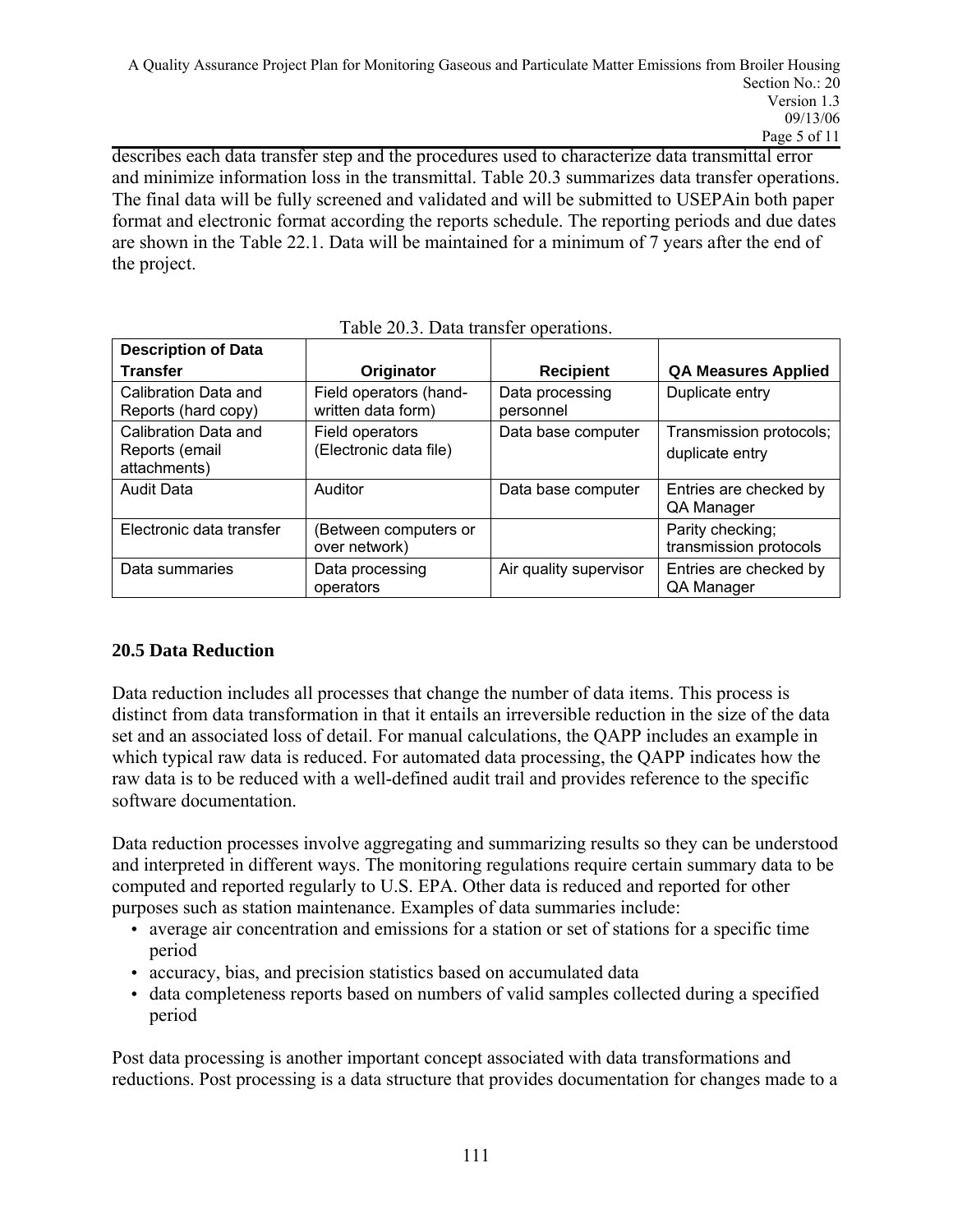data set during processing. Typical reasons for data changes that would be recorded include the following:

- corrections of data input as a result of human error
- application of revised calibration factors
- addition of new or supplementary data
- flagging of data as invalid or suspect
- logging of the date and times when automated data validation programs are run

The DAQ post process is implemented as a separate table in the Microsoft Excel database. Post process records will include the following fields:

- operator's identity (ID code)
- date and time of the change
- table and field names for the changed data item
- reason for the change
- full identifying information for the item changed (date, time, site location, parameter, etc.)
- value of the item before and after the change

When routine data screening programs are run, the following additional data is recorded in the audit trail:

- version number of the screening program
- values of screening limits (e.g., upper and lower acceptance limits for each parameter)
- numerical value of each data item flagged and the flag applied

The post process is produced automatically and can only document changes; there is no "undo" capability for reversing changes after they have been made. Available reports based on the Post Process include:

- log of routine data validation, screening, and reporting program runs
- report of data changes by site for a specified time period
- report of data changes for a specified purpose
- report of data changes made by a specified person

Because of storage requirements, the System Administrator must periodically move old Post Process records to backup media.

### **20.6 Data Analysis**

Data analysis sometimes involves comparing analyzer readings with standard calibration gas. It frequently includes computation of summary statistics, standard errors, confidence intervals, and goodness-of-fit tests. This element briefly outlines the proposed methodology for data analysis and a more detailed discussion will be included in the final report.

ISU is currently implementing the data summary and analysis requirements, see Appendix A. It is anticipated that additional data analysis procedures will be developed. The following specific summary statistics will be tracked and reported for the network: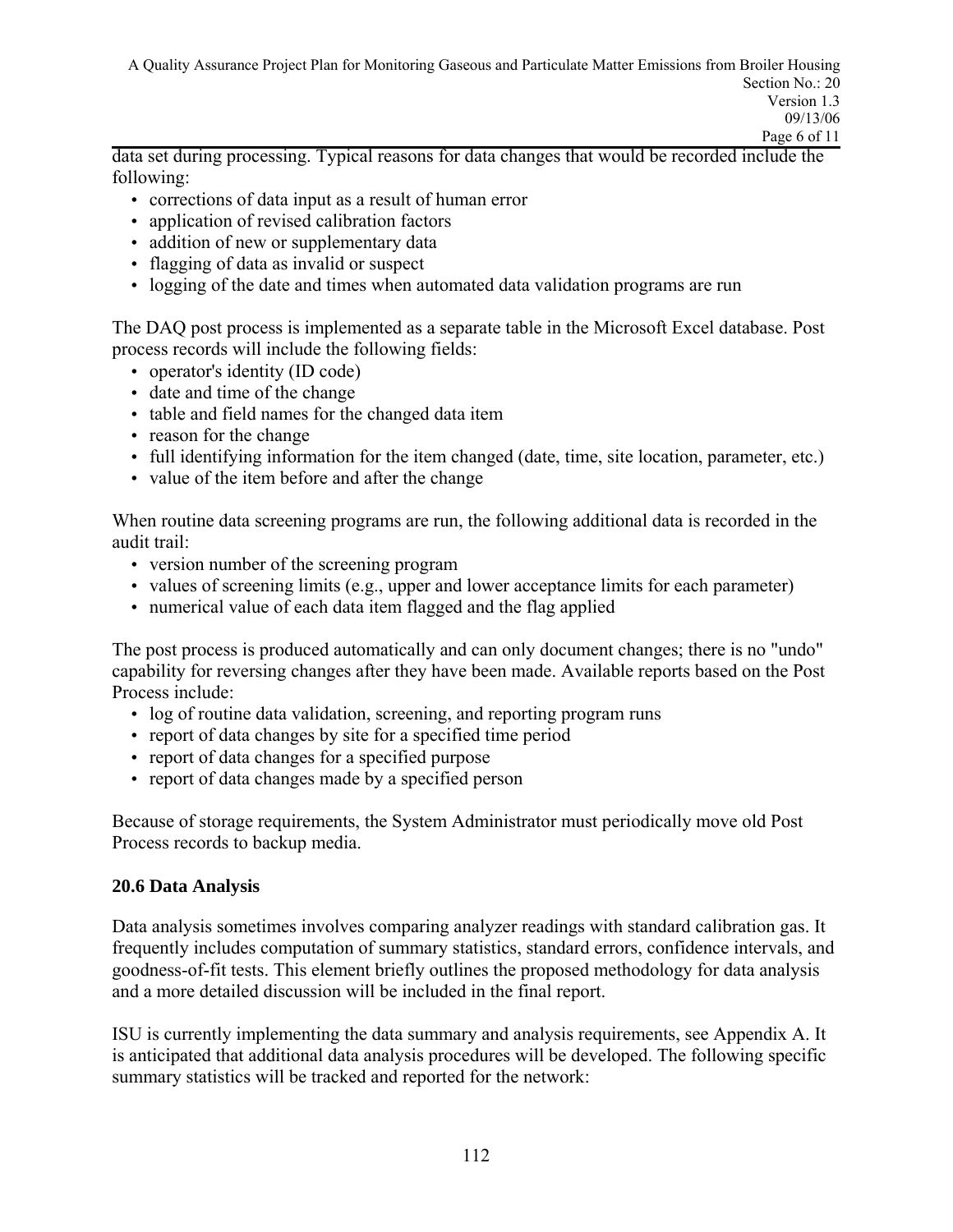A Quality Assurance Project Plan for Monitoring Gaseous and Particulate Matter Emissions from Broiler Housing Section No.: 20 Version 1.3 09/13/06 Page 7 of 11

- Analyzer bias or accuracy (based on cal-gas routine check, flow rate performance audits, and sensor performance evaluations)
- Analyzer precision
- Data completeness

Equations used for these reports are given in Table 20.4.

| <b>Criteria</b>                                                                                                                                                                                   | <b>Equation</b>                                           | <b>Reference</b>              |
|---------------------------------------------------------------------------------------------------------------------------------------------------------------------------------------------------|-----------------------------------------------------------|-------------------------------|
| Accuracy of analyzer-single gas                                                                                                                                                                   |                                                           | 40 CFR 58 Appendix A, Section |
| Check $(d_i) X_i$ is reference; $Y_i$ is<br>measured                                                                                                                                              | $d_i = \frac{Y_i - X_i}{X} \times 100$                    | 5.5.1.1                       |
| Bias of a single check - Annual<br>Basis $(D_i)$ - average of<br>individual percent differences<br>between sampler and reference<br>value; $n_i$ is the number of<br>measurements over the period | $D_j = \frac{1}{n} \times \sum_{i=1}^{j} d_i$             | 5.5.1.2                       |
| Percent Difference for a Single<br>Check $(d_i)$ - $X_i$ and $Y_i$ are<br>concentrations from the primary<br>and duplicate samplers,<br>respectively.                                             | $d_i = \frac{Y_i - X_i}{(Y + X_i)/2} \times 100$          | 5.5.2.1                       |
| Coefficient of Variation (CV) for<br>a single Check                                                                                                                                               | $CV_{j,q} = \sqrt{\sum_{i=1}^{n_j} \frac{CV_i^2}{n_i}}$   | 5.5.2.2                       |
| Completeness                                                                                                                                                                                      | $\text{Completeness } = \frac{N_{\text{valid}}}{N} * 100$ |                               |

#### Table 20.4 Report equations.

### **20.7 Data Flagging**

A sample qualifier or a result qualifier consists of three alphanumeric characters, which act as indicators of the fact and the reason that the data value (a) did not produce a numeric result, (b) produced a numeric result, but it is qualified in some respect relating to the type or validity of the result or (c) produced a numeric result, but for administrative reasons is not to be reported outside the laboratory. Qualifiers are used both in the field and in the laboratory to signify data that may be suspect because of contamination, special events, or failure of QC limits. Some flags are generated by the sampling instrument. Appendix I contains a complete list of the data qualifiers for the field and laboratory activities. Qualifiers will be placed on field and bench sheets with additional explanations in free form notes areas. When the validation process runs (see Section 24), flags are generated. During the sample validation process, the flags are used to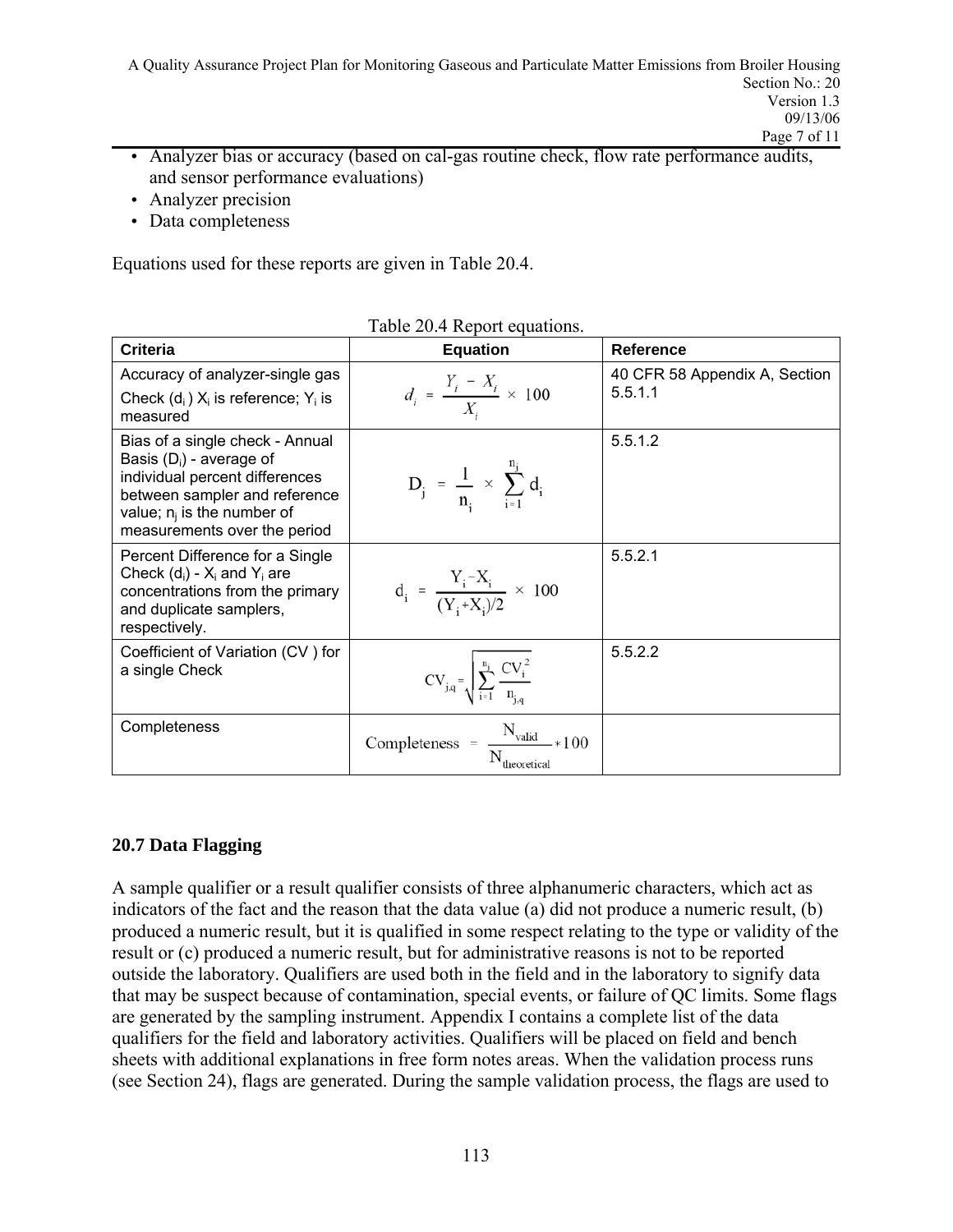decide on validating or invalidating individual samples or batches of data. Section 24 discusses this process.

## **20.8 Data Tracking**

Data management includes tracking the status of data as it is collected, transmitted, and processed. The QAPP describes the established procedures for tracking the flow of data through the data processing system.

The DAQ contains the necessary input functions and reports necessary to track and account for the whereabouts of calibration and the status of data processing operations for specific data. Information about analyzer calibration is updated at distributed data entry terminals at the points of significant operations. The following input locations are used to track calibration location and status:

- Mobile Laboratory
	- o Calibration gas checking on analyzers
	- o Calibration data for analyzers
	- o Fan calibrations
- Emailing and Shipping (calibration data is entered for both sending and receiving)
- Laboratory
	- o Data entering
	- o Post processing

In most cases, the tracking database and the monitoring database are updated simultaneously. For example, when the calibration checking and calibration data are entered into the monitoring database, the calibration time and location are entered into the tracking database. The personnel from University of Kentucky will generate an electronic file which contains the time, site name and calibration data for chain-of-custody tracking.

Tracking reports may be generated by any personnel with report privileges on the data acquisition system. The following tracking reports are available:

- Litter samples that have been taken, shipped and received
- Weekly routine calibration and check reports
- List of data that have been transmitted from onsite computers to ISU computers
- List of data that have been processed on the ISU computer

The QA manager and data operators are responsible for tracking samples, routine weekly reports, and data files status on a weekly basis.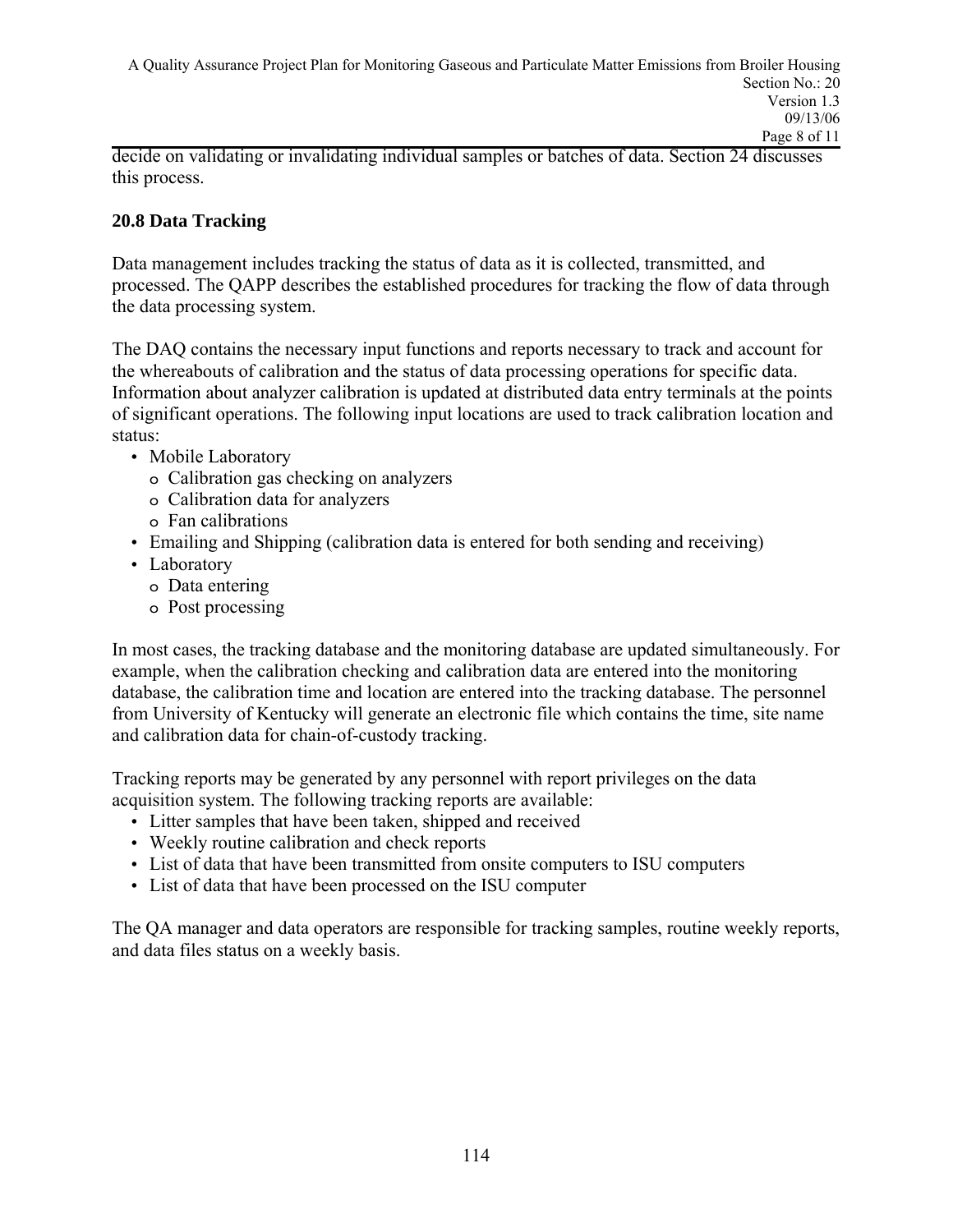### **20.9 Data Storage and Retrieval**

The DAQ system consists of a PC and compact Fieldpoint (National Instruments Corporation, Austin, TX) which is a data acquisition and automation controller composed of rugged I/O modules and intelligent communication interfaces. Real-time DAQ program developed using LabView 7 software (National Instruments, Corporation, Austin, TX) is used to acquire data, automate sampling location control, display real-time data, and deliver data and system operation status. The DAQ program consists of two sub-programs: an embedded program running in the CFP-2020 network module for collecting raw signals and controlling sampling location and a PC-based program running in the on-site project computer for data post-processing and data publishing on the webpage. The embedded program can run stand-alone and send out data and alarm by email. All the real-time readings of the instruments are recorded and displayed on the front panel of the program. Using LabView 7, the front panel can be published as a web page and viewed in real-time, and it can be controlled from a remote location through the Internet. The recorded data are stored daily to the on-site PC and backed up by a remote computer via a satellite high-speed internet connection. The stored data are also automatically transmitted through an email sever on a daily basis to provide redundant data transfer.

Electronic data will be recorded and stored on the on-site computer and will be downloaded daily at a scheduled time via a high-speed internet connection to a dedicated project computer at ISU. The data is backed-up weekly to CDs onsite by the UK personnel and to an external hard drive at ISU. To add data redundancy, the compact Fieldpoint stand-alone controller records the electronic raw data in a compact flash memory and sends the data out by email via a high-speed Internet connection (see Appendix G). For the precise data post process in the dedicated project computer, all the processed data will be stored in the computer and backed-up to the external hard drive. In addition to computer storage, raw tables or graphs are printed out and stored in loose-leaf notebooks.



Figure 20.2. Flowchart of electronic data backup and storage.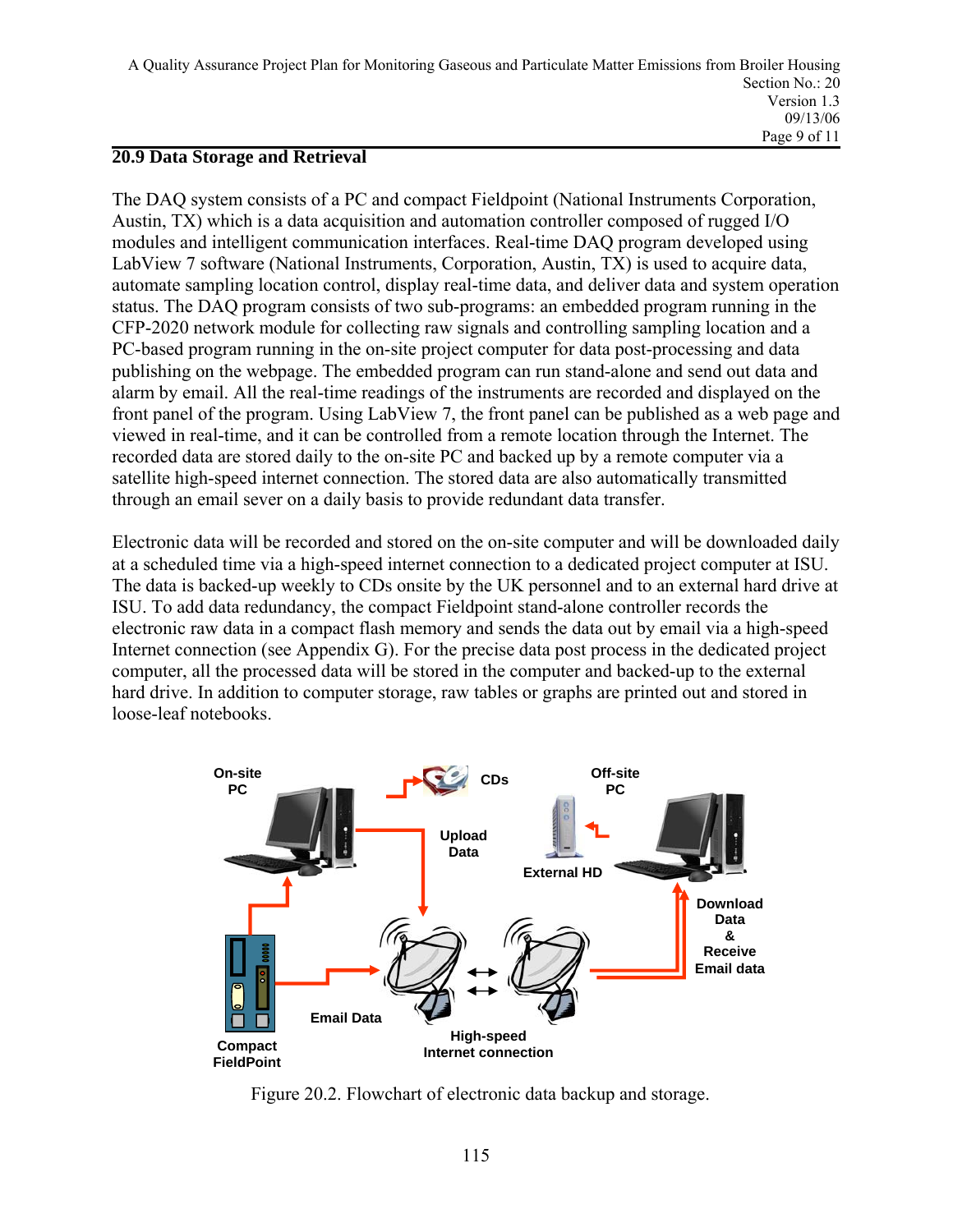Field test documentation and electronic data storage are maintained in accordance with standard operating procedures (see Appendix H), including storage of all raw electronic data in ASCII file format for later analysis using commercially-available spreadsheet and statistical programs (Appendix I). A large portion of the data is maintained electronically in the form of spreadsheets. All pollutants, temperature, pressure, RH and fan ON/OFF data is electronically stored and compiled in a manner that will facilitate computation of hourly and daily averages.

Accurate working files of all documentation including logbook entries, original data, data calculations, deviations from approved procedures, data uncertainties and assumptions, QA/QC results, external performance data, system audits, and system reviews, inspections, and validations are maintained by the principal investigators as appropriate until archived after the completion of the project. Project records are maintained in a systematic and logical form and adequately filed for rapid retrieval.

Data archival policies for the air emission data are shown in Table 20.5.

| Data Type                      | <b>Medium</b> | Location   | <b>Retention Time</b>                                            | <b>Final Disposition</b> |
|--------------------------------|---------------|------------|------------------------------------------------------------------|--------------------------|
| Laboratory<br><b>Notebooks</b> | Hardcopy      | Laboratory | 7 years                                                          | Discarded                |
| Database                       | Electronic    | Laboratory | Indefinite (may be<br>moved to backup<br>media after 7<br>years) | Backup                   |
| Audit trail                    | Electronic    | Laboratory | 7 years                                                          | Discarded                |
| Samples                        |               | Laboratory | 1 year                                                           | Discarded                |

Table 20.5. Data archive policies.

The air emission data resides on three IBM-PC compatible computers at the two research sites and at ISU. The two on-site computers are used to record and store raw data from analyzers and sensors. The data post processing program is run at the ISU computer which stores all raw data, processed data, and data handling programs. These computers have the following specifications:

- Processor: Pentium 2.8 GHZ
- Operating System: Windows XP
- Memory: 1 GB
- Storage: 200 GB
- Backup: Incremental backups daily; full backups weekly (750 MB CD-ROM)
- Network: Windows XP, 100 Mbps Ethernet network (Satellite internet connection via 196 kbps modem)
- Database Software: Microsoft Excel, Labview 7.0
- Security: Password protection on all PCs and internet connection; Additional password
- Protection applied by application software, internet connection with firewall.

Security of data in the air emission database is ensured by the following controls:

• Password protection on the data base that defines three levels of access to the data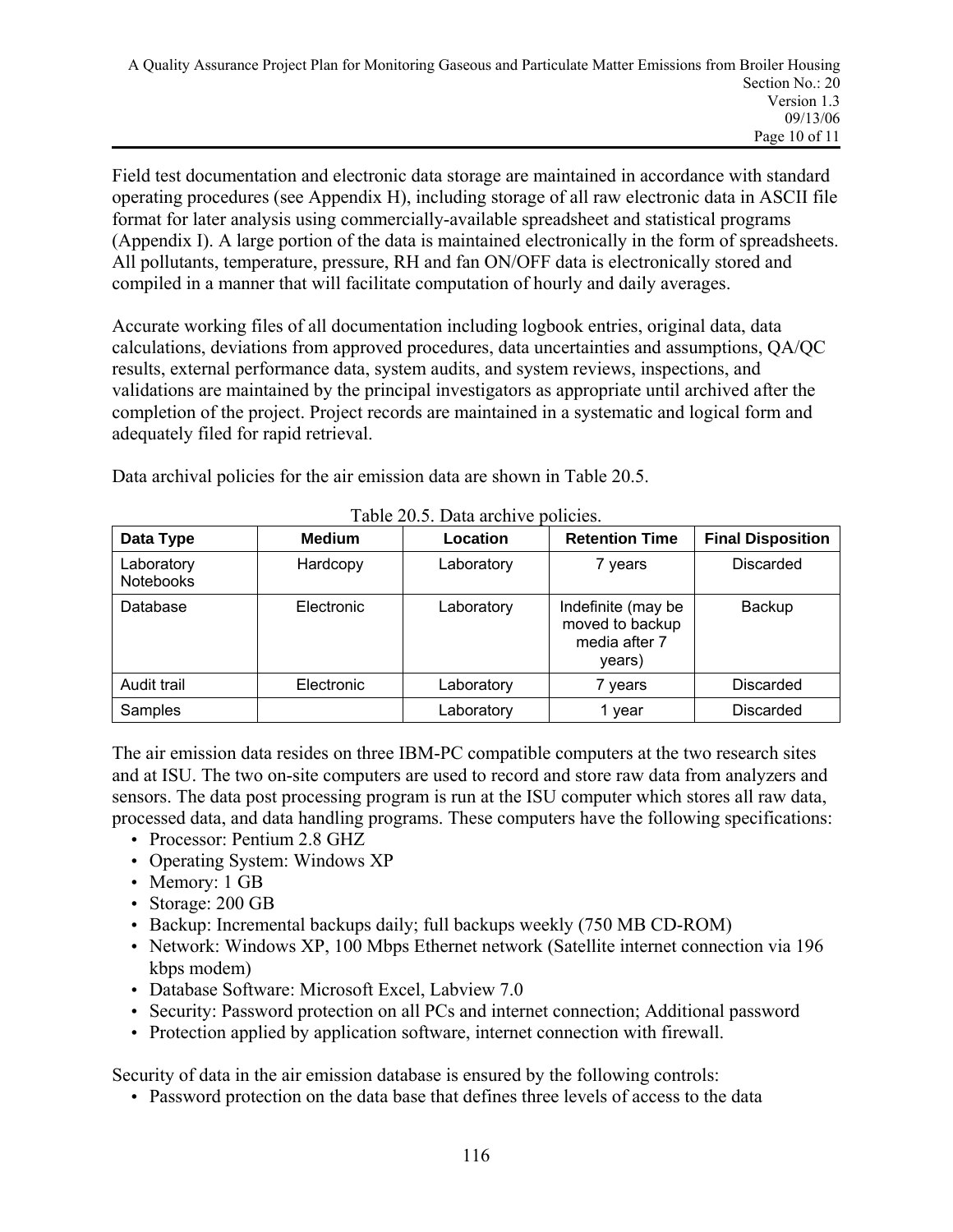A Quality Assurance Project Plan for Monitoring Gaseous and Particulate Matter Emissions from Broiler Housing Section No.: 20 Version 1.3 09/13/06 Page 11 of 11

- Regular password changes
- Independent password protection on internet connection
- Logging of all incoming communication sessions
- Storage of media including backup tapes in locked, restricted access areas

#### **20.10 Data Acquisition/Processing Software Validation**

The software being used in data acquisition and processing are validated. The data acquisition programs, running in the computers and Compact Fieldpoint and developed in Labview 7, are validated by comparing the reading from hardware and recorded data files. A macro data processing program, developed and running in Microsoft Excel, is validated by comparing with hand-calculations. A hand-calculation process is included in Appendix I SOP Data Management. Whenever the software are changed or upgraded, they will be documented and revalidated by following the same validation process.

| <b>Software Name</b>                                             | Location                  | <b>References</b> |
|------------------------------------------------------------------|---------------------------|-------------------|
| Microsoft Excel (2003)                                           | <b>ISU</b> computer       |                   |
| Labview 7                                                        | All computers             | www.ni.com        |
| CFP embedded XXX.vi                                              | <b>Compact Fieldpoint</b> | Appendix G        |
| AMP(Client) XXX.vi                                               | On-site computers         | Appendix G        |
| Auto Download Tyson.vi                                           | <b>ISU</b> computer       | Appendix I        |
| Data flagging & processing<br>(Macro in Microsoft Excel<br>2003) | <b>ISU computer</b>       | Appendix I        |

Table 20.6. Data acquisition and processing software.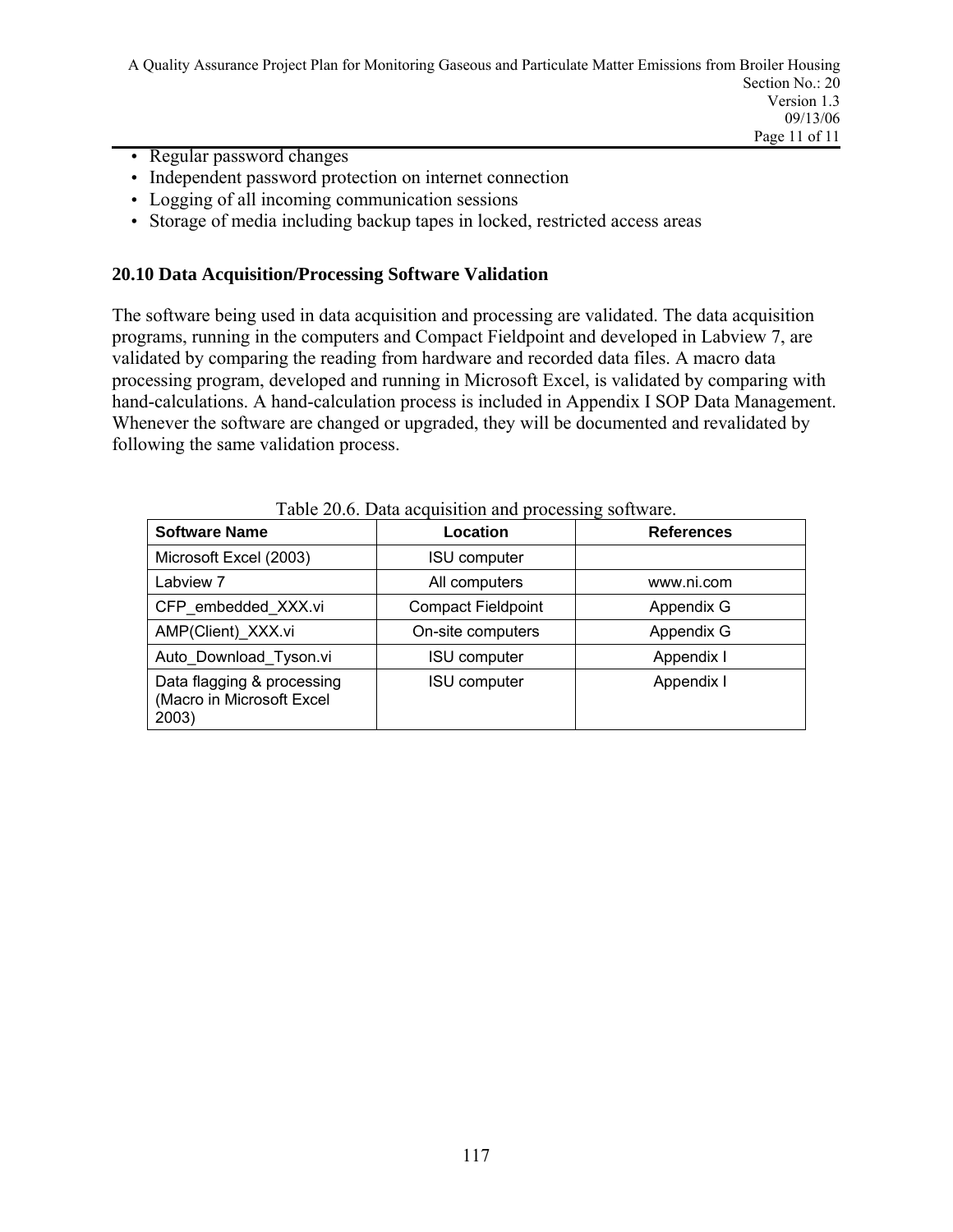## **21.0 Assessments and Response Actions**

The principal investigators (PIs) are responsible for the initial assessment and evaluation of data in accordance with the validation procedures. Internal QA/QC audits of data collection and validation are conducted by the project QA Manager. The project PIs are responsible for initiating necessary actions in response to data assessment or internal audit findings. In the event that work must be stopped to conduct a response action required to comply with QAPP requirements or for other necessary reasons, the following project personnel have the authority to stop work: Mr. Kevin Igli and Mr. Steve Patrick with Tyson Foods (Funding Agency), Dr. Robert Burns and Dr. Hongwei Xin with ISU, Dr. Rich Gates with UK (Primary Project PIs) and Mrs. Lara Moody (Project QA Manager). The following assessment mechanisms, shown in Table 21.1, are implemented as part of the project quality assurance. As indicated Mrs. Lara Moody will serve as the Project Quality Assurance Manager. While Mrs. Moody is an employee of ISU she will not be under the supervision of any of the project PIs in regards to this project. Dr. Raj Raman is serving as Mrs. Moody's direct supervisor in regards to her duties as Quality Assurance Manager for this project. Mrs. Moody will report the results of her QA/QC activities on the project directly to Dr. Raman. Dr. Raman will review her findings and communicate the results and required actions to the project PIs.

| <b>Assessment Type</b>                                       | Daily | <b>Twice</b><br>Weekly | Weekly | <b>Every</b><br><b>Flock</b> | <b>Twice</b> | Once |
|--------------------------------------------------------------|-------|------------------------|--------|------------------------------|--------------|------|
| Remote System Observance                                     | X     |                        |        |                              |              |      |
| On-site System Inspection                                    |       | X                      |        |                              |              |      |
| <b>Performance Evaluation Audits</b>                         |       |                        |        | X                            |              |      |
| <b>Internal Technical System Audits</b>                      |       |                        |        |                              | X            |      |
| <b>External Technical System Audit</b>                       |       |                        |        |                              |              | X    |
| Data Completeness and Out of<br>Range Data Flagging / Review | X     |                        | X      |                              |              |      |
| Flock Data Completeness &<br>Emissions                       |       |                        |        | X                            |              |      |
| <b>Audit of Data Quality</b>                                 |       |                        |        |                              |              | X    |

Table 21.1. Quality assurance assessments and implementation frequency.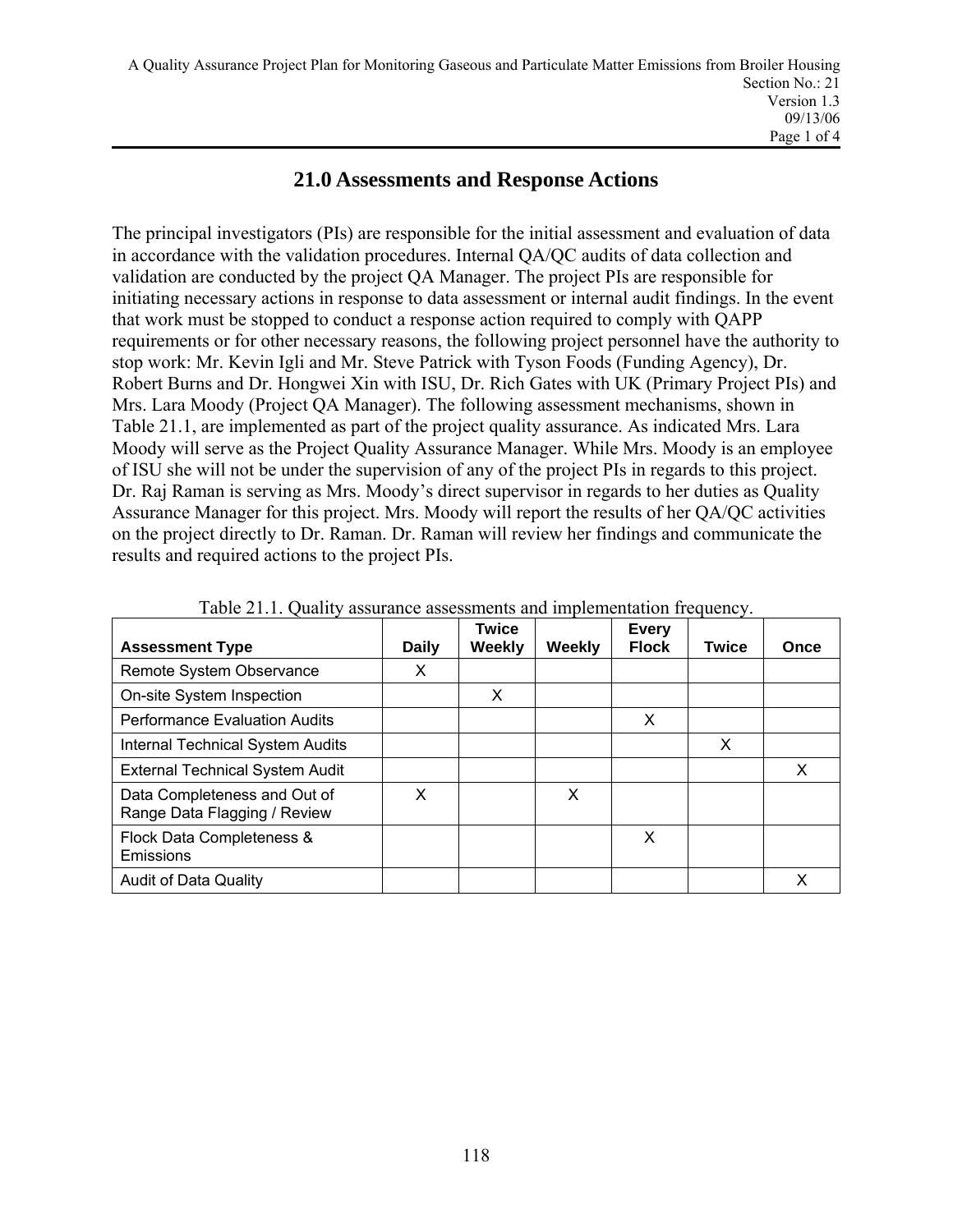## **21.1 Remote System Observance**

Remote observation of the monitoring system performance is a normal part of daily project activities and is conducted on a daily basis by ISU personnel (Hong Li) via a high-speed Internet connection to each MAEMU. Using a web-based remote interface all pollutant monitoring readings are viewed daily in real-time, as well as individual fan operational status, pressure differential, and temperature, relative humidity and dew point conditions at all four sampling points. The sample line heat trace temperatures are reviewed, as well as the GSS heat tape temperatures, GSS exhaust air flow, and the temperature inside each MAEMU.

## **21.2 On-Site System Inspection**

A complete on-site inspection of the monitoring system is conducted twice per week by UK personnel (John Earnest and Doug Overhults) who are located 30 minutes from each monitoring site. During a twice-weekly visit to each site, project personnel conduct a visual check on all system components including in-house sampling points, TEOMs and fans, the ambient monitoring point, and all instruments and components located inside the MAEMU. During one visit per week the paper element filters and the 20 micron *Teflon* filters are replaced. The TSP,  $PM_{10}$  and  $PM_{2.5}$  TEOM heads are also exchanged for clean heads during this visit (TEOM heads are exchanged twice per week because of the high dust conditions encountered in the broiler houses). A report detailing assessment observations and any required response actions is prepared by John Earnest following each visit and emailed to all team members the next business day following the site visit.

## **21.3 Performance Evaluation Audits**

The broiler houses are empty for approximately ten days following the removal of each flock of birds (each flock is in the house for  $\sim$  52 days). During the ten day period between each flock, ISU and UK project personnel (Robert Burns, Hongwei Xin, Rich Gates, Doug Overhults, John Earnest and Hong Li) conduct a Performance Evaluation (PE) Audit at both Tyson 1-5 and Tyson 3-3. The audit includes a visual inspection of all system components and a flow check at each of the four sample points to confirm pump flows are maintaining a 15 L/min flow rate. A flow-audit is conducted on each TEOM during the audit. Leak checks of the GSS and supply lines are conducted by calibrating an additional INNOVA 1412 with the INNOVA 1412 located in the MAEMU, and then placing the second INNOVA 1412 at each sample point inside the broiler house and confirming matching ammonia readings. This provides a confirmation that no dilution air is entering the system, and that no leaks are present. The results of each PE Audit are documented and provided to the Program QA Manager for review.

## **21.4 Internal Technical System Audits**

A minimum of twice, the Project QA Manager (Lara Moody) will conduct a field oversight of sampling and analysis activities at each site as part of an Internal Technical System Audit (TSA). The TSAs will take place during two of the PE Audits, described above, during which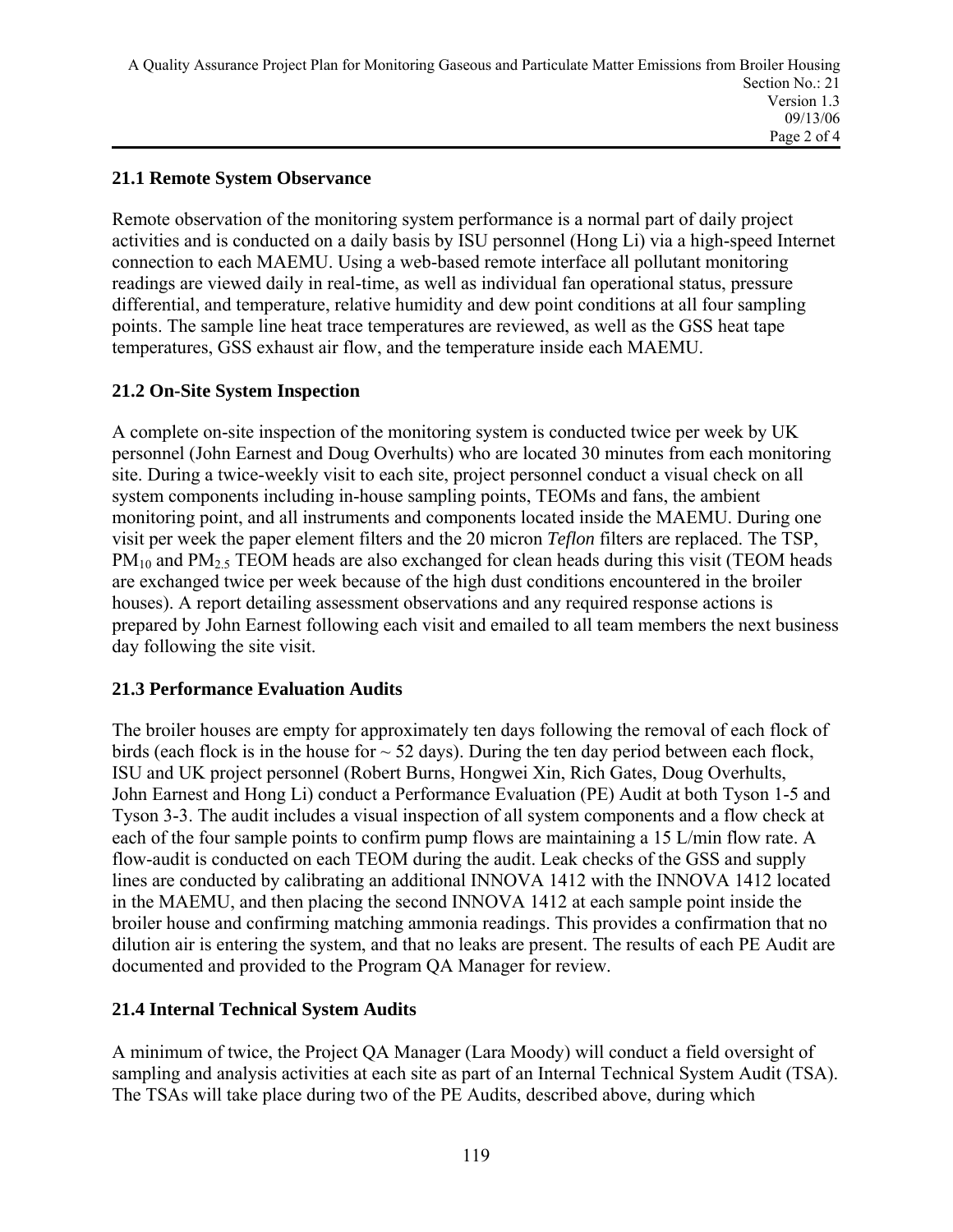performance audit samples will be analyzed. During field oversight, the Project QA Manager will visually observe sample collection and analysis to verify that the procedures outlined in this QAPP are being followed and that any corrective action previously initiated is being continued. Field documentation of samples, calibration, QC measures, and corrective action will also be reviewed. In addition, the Project QA Manager will conduct a review of data and record management systems during the field monitoring period. During this review, the Project QA Manager will verify that the data management procedures are being followed. Reports from these two field assessments that document all issues identified during these reviews will be provided to Raj Raman and copied to Kevin Igli and Steve Patrick with Tyson Foods (Funding Agency), Robert Burns and Hongwei Xin with ISU, Rich Gates with the UK (Primary Project PIs) and the EPA Project Manager and the EPA Quality Officer. The project PIs will prepare an action plan that identifies how all items will be addressed and the schedule that the responses will be implemented in.

## **21.5 External Technical System Audits**

An external TSA team has been established and will conduct an audit following acceptance of the project QAPP. The audit team members are Dr. Larry Jacobson and Dr. David Parker, and EPA. Both are national recognized experts in AFO air emissions monitoring. Dr. Larry D. Jacobson is a Professor of Biosystems and Agricultural Engineering at the University of Minnesota located in St. Paul, MN. Dr. David B. Parker is an Associate Professor of Environmental Science and Engineering in the Division of Agriculture at West Texas A & M University located in Canyon, Texas, USA.

- 1. Dr. David Parker, Associate Professor West Texas A&M University dparker@mail.wtamu.edu 806-655-6499
- 2. Dr. Larry Jacobson, Professor University of Minnesota jacob007@tc.umn.edu 612-625-8288

An external TSA will be conducted once during the course of the study. External auditors will be asked to provide a field review of all monitoring system and data acquisition components to confirm that they have been installed in accordance with the QAPP. The project records including the notebooks that log all site visits and system calibrations, the twice-weekly On-site Visit Reports, the Internal TSA reports, the daily Data Completeness and Out of Range Data Flagging/Review reports, and the Flock Data Completeness and Emissions reports will be made available to the external auditors. The external audit team will be asked to review the above mentioned reports and emissions data to determine if the project data collection and management has been conducted in accordance with the project QAPP. The external auditors will provide a report that details their findings and any suggested changes in project execution as needed per their findings. This report will be distributed to EPA, Tyson Foods, ISU and UK project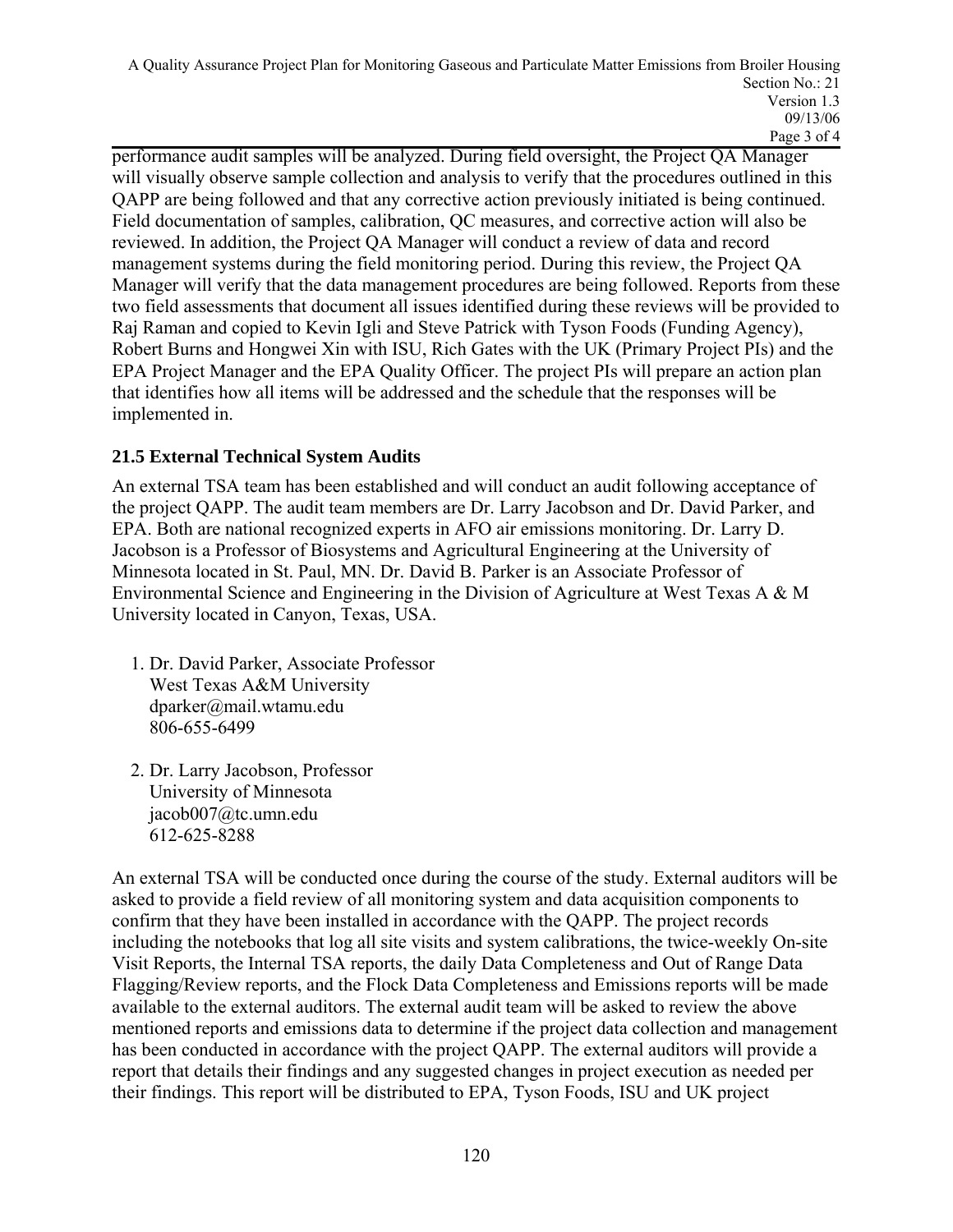personnel. Following the distribution and review of the report the project PIs will develop a plan to implement any required changes to data collection, management or analysis that are required as a result of the external audit findings. The project PIs will meet with the Project QA Manager, the EPA Project Manager, the EPA QA Officer and Tyson management to propose an implementation schedule that outlines each identified deficiency, the planned action, and the schedule for implementation.

## **21.6 Data Completeness and Quality Reviews**

As described in Section 24, a data processing program is run daily to process data collected on the previous day. This program calculates data completeness and automatically flags out of range data. ISU project personnel will review flagged data within two working days to confirm that the data is either invalid and cannot be used or valid and can be used. Only project PIs have the authority to validate flagged data following a review of the data. Flagged data that has not been validated will not be used in emissions calculations. A record of data review and any removal of data flags following review will be maintained. The response action to data flagged as out of range will be to investigate and document the reason that the data was flagged and to follow-up with a site visit if any data flags were the result of equipment malfunction and correct the problem.

## **21.7 Audit of Data Quality**

At the completion of the study, the Program QA Manager will perform an Audit of Data Quality. This audit will look at data from collection through final reporting, and it will address whether data was handled according to this QAPP and that results presented are accurately reflected by the data.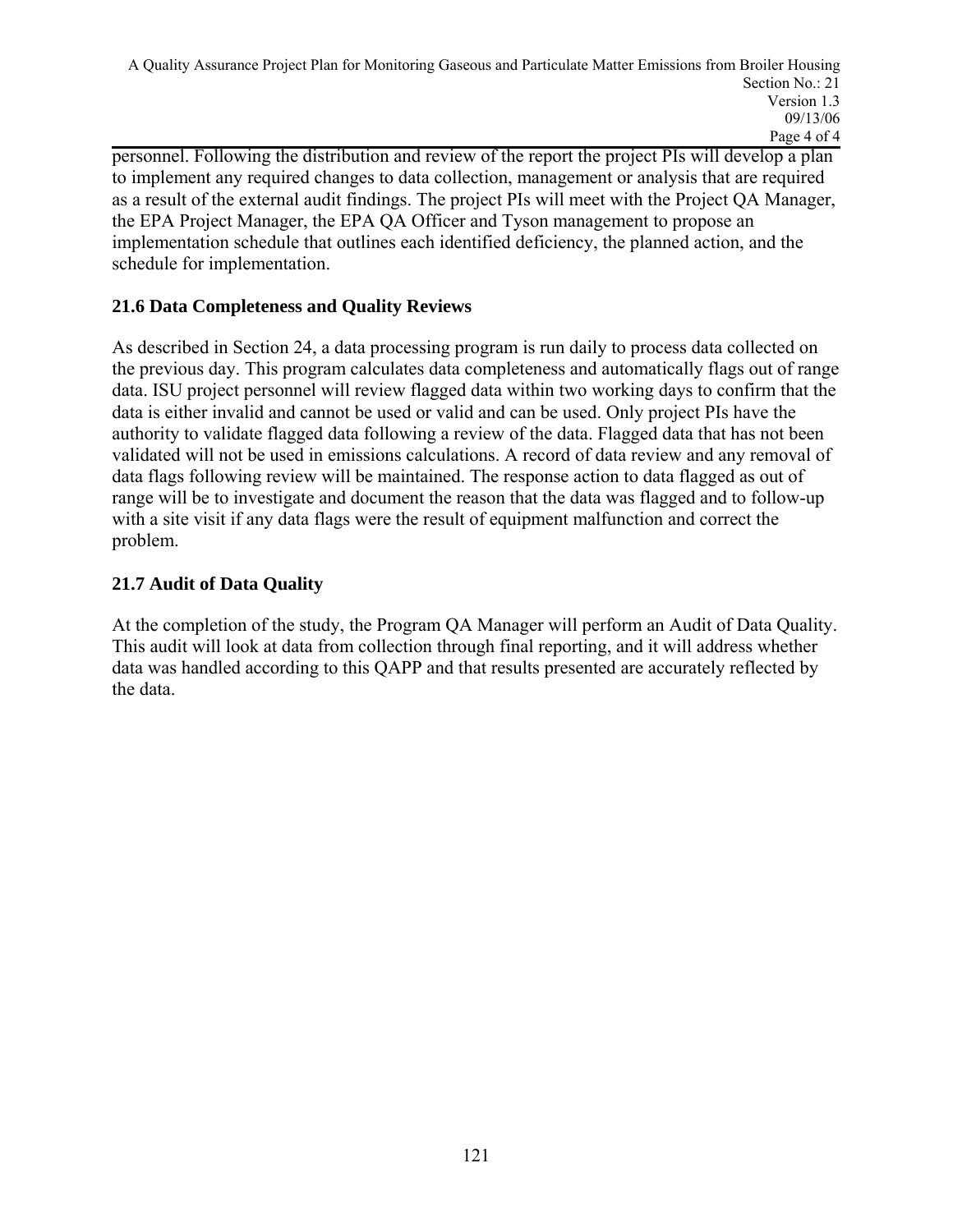## **22.0 Reports to Management**

During the project, the following reports will be prepared; Quarterly QA/QC Review Reports, On-Site System Inspection Reports, Performance Evaluation Audit Reports, Internal Technical System Audit Reports, External System Audit Reports, Daily Data Completeness and Validity Posting, Flock Data Completeness and Emissions Postings, Field Oversight Assessment Reports, Mid-Term Project Report and a Final Emissions Report. Table 22.1 provides the frequency, content, distribution and individuals responsible for the generation of each report.

| <b>Report Type</b>                               | <b>Content</b>                                                                      | Frequency                                                                      | <b>Distribution</b>                 | <b>Responsible</b><br><b>Person</b> |
|--------------------------------------------------|-------------------------------------------------------------------------------------|--------------------------------------------------------------------------------|-------------------------------------|-------------------------------------|
| Quarterly QA/QC<br>Review                        | Results of QA<br>Managers review of<br>project data<br>management                   | Quarterly                                                                      | Dr. Raj Raman                       | Mrs. Lara Moody                     |
| On-site System<br><b>Inspection Reports</b>      | Description of on-<br>site visit & any<br>identified issues                         | <b>Twice Weekly</b>                                                            | All ISU and UK<br>project personnel | Mr. John Earnest                    |
| Performance<br><b>Evaluation Audit</b>           | Confirmation and<br>results of each                                                 | At the end of<br>each flock                                                    | Mrs. Lara Moody                     | Dr. Hong Li                         |
| Reports                                          | system check<br>performed in audits                                                 | $($ ~ 52 days)                                                                 | Dr. R.T. Burns                      |                                     |
|                                                  |                                                                                     |                                                                                | Dr. Hongwei Xin                     |                                     |
|                                                  |                                                                                     |                                                                                | Dr. Rich Gates                      |                                     |
|                                                  |                                                                                     |                                                                                | Dr. Steve Hoff                      |                                     |
|                                                  |                                                                                     | Dr. Doug Overhults                                                             |                                     |                                     |
|                                                  |                                                                                     |                                                                                | Mr. John Earnest                    |                                     |
| <b>Internal Technical</b><br><b>System Audit</b> | Results of Internal<br>Twice-One<br>during 4 <sup>th</sup><br><b>Audit Findings</b> |                                                                                | Mrs. Lara Moody                     | Mrs. Lara Moody                     |
| Reports                                          |                                                                                     | Quarter of<br>2006 and one<br>during the 1 <sup>st</sup><br>Quarter of<br>2007 | Ms. Sharon Nizich                   |                                     |
|                                                  |                                                                                     |                                                                                | Mr. Joe Elkins                      |                                     |
|                                                  |                                                                                     |                                                                                | Dr. R.T. Burns                      |                                     |
|                                                  |                                                                                     |                                                                                | Dr. Hongwei Xin                     |                                     |
|                                                  |                                                                                     |                                                                                | Dr. Rich Gates                      |                                     |
|                                                  |                                                                                     |                                                                                | Dr. Steve Hoff                      |                                     |

Table 22.1. Reports to management.

Ē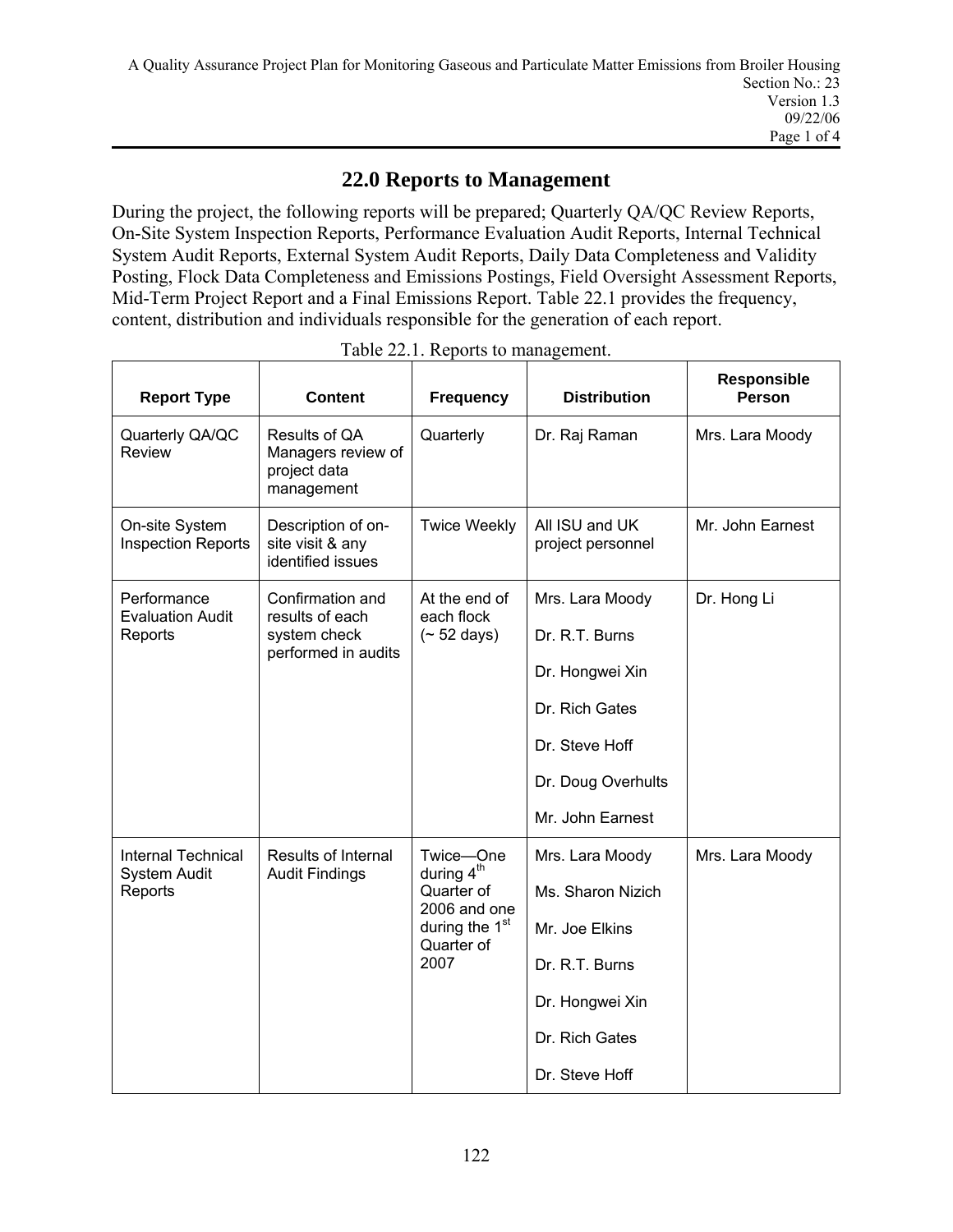A Quality Assurance Project Plan for Monitoring Gaseous and Particulate Matter Emissions from Broiler Housing Section No.: 23 Version 1.3 09/22/06

|                                                     |                                                                                                 |                                           |                                                | Page 2 of 4      |
|-----------------------------------------------------|-------------------------------------------------------------------------------------------------|-------------------------------------------|------------------------------------------------|------------------|
| <b>External Technical</b><br><b>System Audit</b>    | <b>Results of External</b><br><b>Audit Findings</b>                                             | Once during<br>4 <sup>th</sup> Quarter of | Mrs. Lara Moody                                | Dr. David Parker |
| Reports                                             |                                                                                                 | 2006                                      | Ms. Sharon Nizich                              | Dr. L. Jacobson  |
|                                                     |                                                                                                 |                                           | Mr. Joe Elkins                                 |                  |
|                                                     |                                                                                                 |                                           | Dr. R.T. Burns                                 |                  |
|                                                     |                                                                                                 |                                           | Dr. Hongwei Xin                                |                  |
|                                                     |                                                                                                 |                                           | Dr. Rich Gates                                 |                  |
|                                                     |                                                                                                 |                                           | Dr. Steve Hoff                                 |                  |
|                                                     |                                                                                                 |                                           | Dr. Doug Overhults                             |                  |
|                                                     |                                                                                                 |                                           | Mr. John Earnest                               |                  |
| Data<br>Completeness and<br><b>Validity Posting</b> | Data completeness<br>& validity<br>determination for<br>daily environmental<br>& emissions data | Daily                                     | All ISU and UK<br>project personnel via<br>web | Dr. Hong Li      |
| <b>Flock Data</b><br>Completeness &<br>Emissions    | Data completeness<br>& validity<br>determination for<br>flock emissions<br>data                 | Each flock $(\sim$<br>52 days)            | All ISU and UK<br>project personnel via<br>web | Dr. Hong Li      |
| <b>Field Oversight</b><br>Assessment<br>Reports     | Assessments of<br><b>Internal Technical</b><br><b>System Audits</b><br>Execution                | Twice during<br>project                   | Dr. Raj Raman                                  | Mrs. Lara Moody  |
| Mid-Term Project                                    | Project and                                                                                     | 3 <sup>rd</sup> Quarter                   | Mr. Kevin Igli                                 | Dr. Robert Burns |
| Report                                              | milestone<br>completion status                                                                  | 2006                                      | Mr. Steve Patrick                              |                  |
|                                                     |                                                                                                 |                                           | Ms. Sharon Nizich                              |                  |
| <b>Final Emissions</b>                              | <b>Emissions results</b>                                                                        | 3rd Quarter                               | Mr. Kevin Igli                                 | Dr. R.T. Burns   |
| Report                                              |                                                                                                 | 2007                                      | Mr. Steve Patrick                              | Dr. Hongwei Xin  |
|                                                     |                                                                                                 |                                           | Ms. Sharon Nizich                              | Dr. Rich Gates   |
|                                                     |                                                                                                 |                                           | Mr. Joe Elkins                                 | Dr. Steve Hoff   |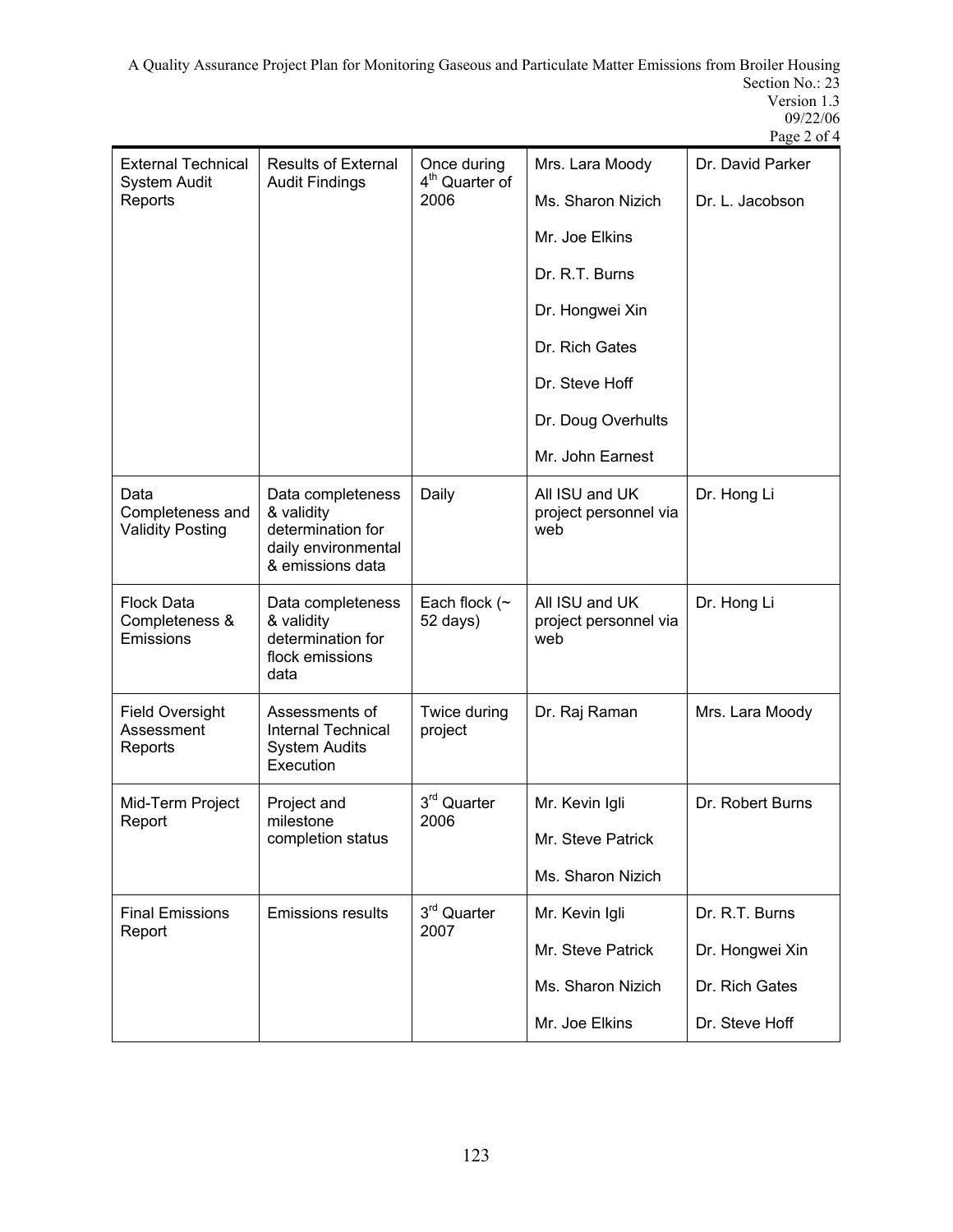## **23.0 Data Review, Verification, and Validation Requirements**

For this project, data review is the examination of data to ensure that the information has been recorded, transmitted, and processed correctly; including checking for errors pertaining to data entry, transcription, calculation, reduction and transformation. Data review for the gaseous and particulate matter sampling includes 1) quality control information as described in Section 15: Quality Control Measures (i.e., instrument setup, calibration, and accuracy and bias check data), 2) instrument testing and maintenance information as described in Section 16: Instrument/ Equipment Testing, Inspection and Maintenance (i.e., online and on-site inspection and maintenance data), 3) instrument calibration and frequency records and described in Section 17: Instrument/Equipment Calibration and Frequency (i.e., calibration dates, instrument calibration offsets from standards, and corrective measures), and 4) generated gaseous, particulate matter, fan flow and environmental condition data used for emission rate calculations. Data review for the litter analysis includes 1) quality control information as described in Section 14: Analytical Methods (i.e., spiked matrices and triplicate analyses), 2) records verifying litter sample collection and handling methods as described in Sections 12 and 13 describing Sampling Methods, Handling and Custody, and 3) nutrient concentration data generated through litter sample analysis.

Data verification is the process for evaluating the completeness, correctness and conformance of a data set against the collection methods specifications. For the gaseous and particulate matter sampling, this means insuring the data sets are 75% complete and that daily emission rates meet the Measurement Performance Criterion of less than 10% uncertainty as per the DQO stated in Section 7: Quality Objectives and Criteria for Measurement Data, and insuring that individual concentration and fan flow data falls within the ranges specified for the equipment and the project as described in Section 7: Quality Objectives and Criteria for Measurement Data. For the litter analyses, data verification means insuring the standard deviations between replicated samples and generated data are acceptable for the methods described in Section 14: Analytical Methods. Data validation extends beyond data verification and is to determine the quality of the data for end use. Data validation for both gaseous and particulate matter sampling and litter sampling will occur throughout the project. Data is compared to other data already available in the literature to determine if it is within the expected range. Data verification and validation are described below in additional detail.

All UK and ISU project personnel who perform work on-site have a responsibility to report any deviation from the SOPs established for the project. Any deviations from the SOPs that occur during twice-weekly on-site visits conducted by UK personnel will be recorded in the On-Site System Inspection Reports. Any deviations from standard SOPs that occur during the Internal System Audits will be documented and explained in the Internal System Audit Report generated following the audit visit.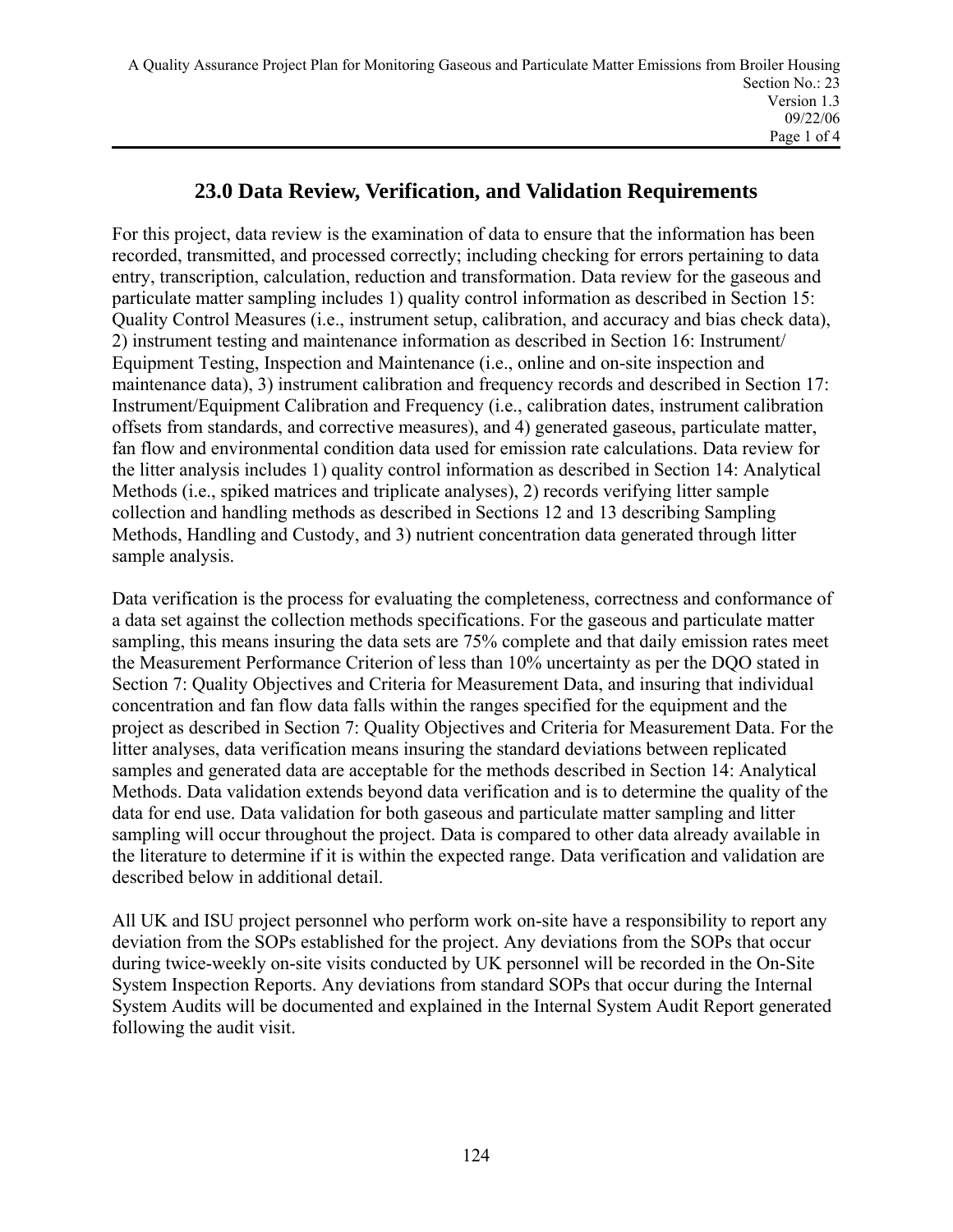## **23.1 Gas and Particulate Matter Sampling System**

Section 11: Sampling Process Design describes the sampling system design for this project; including emission rate calculations, sampling equipment selection, in-house sample locations, and data collection frequency. The objective of the sampling design is to determine air emissions representative of broiler houses and to ensure adequate levels of spatial and temporal resolution. It is the responsibility of the project PIs to ensure that the sampling systems function properly and the responsibility of the Project Quality Assurance Manager to confirm that appropriate data quality checks and documentation are implemented to confirm the final quality of collected data. During twice weekly on-site inspections, UK project personnel confirm through visual inspection that the sampling system conforms to the sampling system design specifications. A weekly sampling line leak check is performed to ensure the specifications and representativeness of each sampling line in Figure 15.5. The full performance of the sampling system is confirmed during Performance Evaluation Audits conducted between each flock of birds (approximately every 52 days).

### Verification

Verification of individual fan flow rates will occur at the end of each flock removal from the broiler houses. Following bird removal from the houses and prior to fan calibration, each fan is visually inspected to confirm that it has been pressure washed and that belts (on belt driven fans) are adjusted to the correct tension. During the between flock checks, all aspects and parts of the fan calibration will be checked and verified by following the QAPP. Verification of the sampling system occurs through twice-weekly and between flock checks. The twice-weekly checks inspect the functioning of sampling instruments. The sample lines and data lines are checked weekly. A weekly leak check is required for all sampling lines. (The output from all instruments and operation of the sampling system components are checked daily). During the between flock checks, all aspects and parts of the sampling system are checked and verified by following the QC.

### Sampling System Validation

The data from routine visit and between flock audits will be used to validate the sampling system and to ensure that the sampling system meets the objective of the project as described in Section 6: Project Task Description. The field event and corrective actions for the sampling system will be documented and comments will be added to the data table for the data validation.

## **23.2 Analytical Procedures**

Section 12, 13, 14 and 15 detail the requirements for the analytical methods.

### Verification

The Quality Assurance Manager conducts audits to ensure proper procedures were followed during all aspects of litter sample handling, including collection and analysis. The Chain of Custody form requires a signature by the sampler verifying they used the proper methods and includes a comment section that can be completed in the case of a deviation. The QA Manager will review these COCs to verify or note deviations from the planned procedures. The analytical method specifications mentioned in the QAPP are being followed. Deviations will have been reviewed and accepted by the PIs and noted as such in comments added to the data records.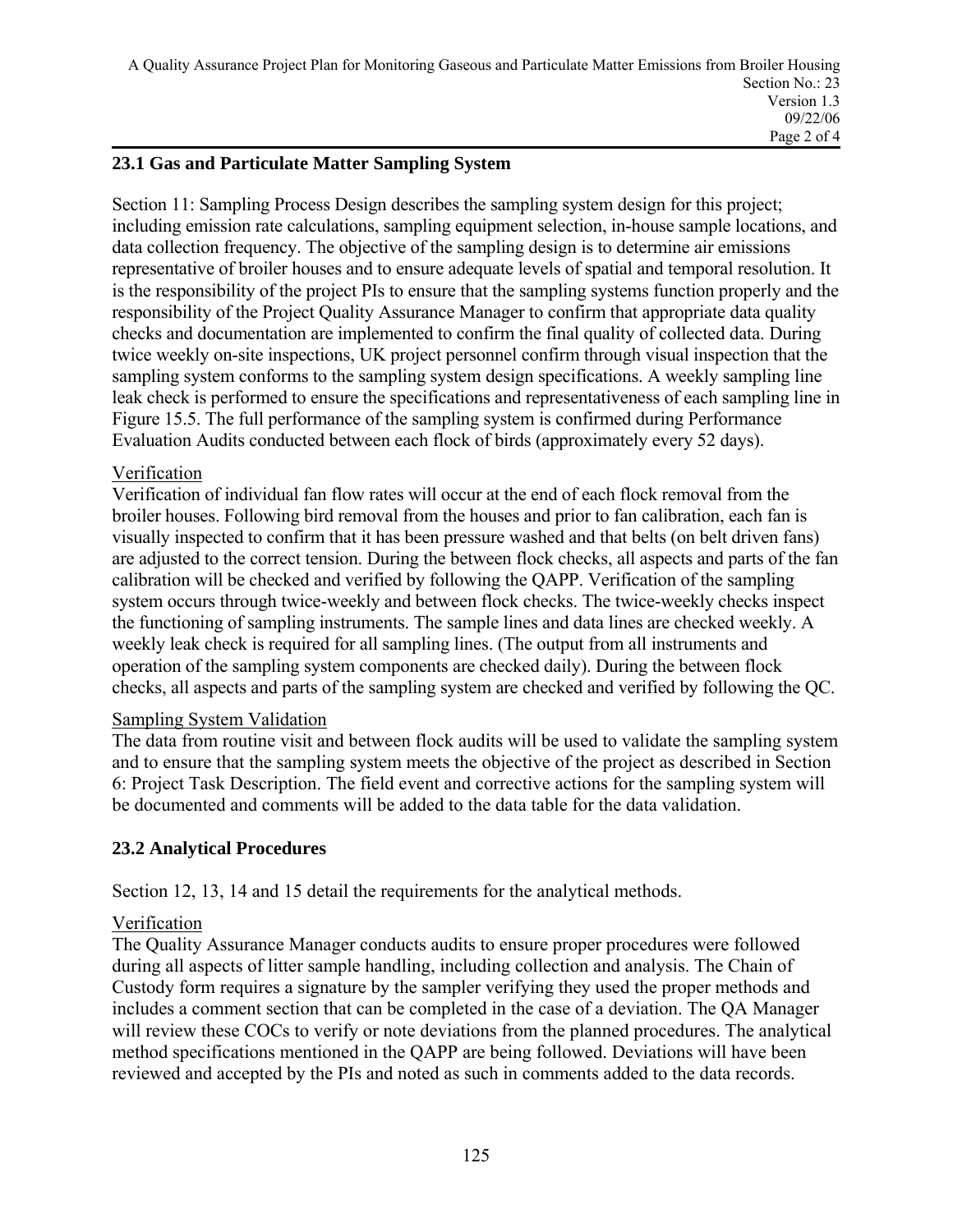Deviations from the analytical procedures will also be noted in audit finding forms and corrected using the procedures described in Section 21.

### Validation

Similar to the validation of sampling activities, the review of data from lab blanks, calibration checks, laboratory duplicates and other laboratory QC that are described in Sections 15 and 16 can be used to validate the analytical procedures. Acceptable precision and bias in these samples indicate that the analytical procedures are adequate. Any data that indicates unacceptable levels of bias or precision or a tendency (trend on a control chart) will be flagged and investigated. Any discovery of inappropriate analytical procedures will trigger corrective action.

## **23.3 Quality Control**

For each specified QC check, the procedure, acceptance criteria, and corrective actions are specified in Table 16.1 and 16.2. During each field visit, a QC report will be completed and each QC check departure or corrective actions will be documented by field personnel. In addition, comments will be included in the electronic data file that note when any corrective action was required such that it is linked with the impacted data.

### Verification

As mentioned in the above sections, both internal and external audits will be performed to ensure the QC method specifications mentioned in the QAPP are being followed. All QC data from field reports and lab data processing will be verified by QA manager and PIs.

### Validation

Validation activities of many of the other data collection phases mentioned in this subsection use the quality control data to validate the proper and adequate implementation of that phase. Therefore, validation of QC procedures requires a review of the documentation of corrective actions taken when QC samples fail to meet acceptance criteria, and the potential effect of the corrective actions on the validity of the routine data should be noted.

### **23.4 Calibration**

When calibration problems are identified, data produced between the suspect calibration event and any subsequent recalibration will be flagged to alert data users. Sections 16 and 17 detail the calibration activities and requirements for the critical pieces of equipment for the air emission monitoring. The linearity of gas analyzers was checked and confirmed in the lab. Two-point calibration (zero and span) will be performed for the gas analyzers. The span calibration standards will cover 80% of the normal gas's concentration range (e.g. 25 ppm  $NH_3$  calibration standard is used when the house  $NH_3$  concentration is around 30 ppm). The calibration standard is shown in Table 15.1.

### Verification

As mentioned in the above sections, both internal and external technical systems audits will be performed to ensure the calibration specifications and corrective actions mentioned in the QAPP are being followed. Deviations from the calibration procedures will be noted in the routine field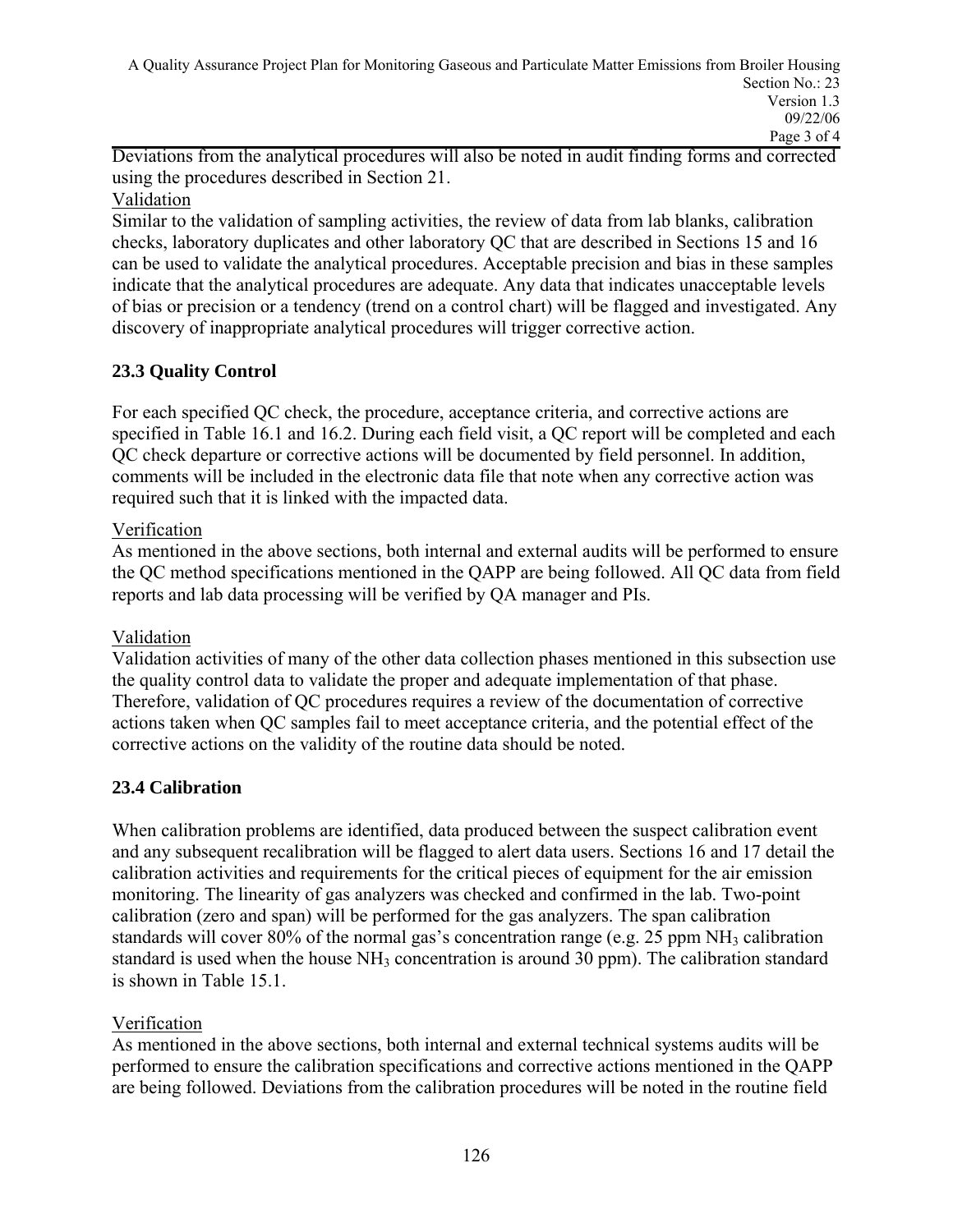reports and the data summary table. The corrective action will be applied and a recalibration will be introduced.

### Validation

Similar to the validation of sampling activities, the review of calibration data described in Sections 15 and 16 can be used to validate calibration procedures. Calibration data within the acceptance requirements would lead one to believe that the sample collection measurement devices are operating properly. Any data that indicates unacceptable levels of bias or precision or a tendency (trend on a control chart) will be flagged and investigated. Validation would include the review of the documentation to ensure corrective action will be taken as prescribed in the QAPP.

### **23.5 Data Reduction and Processing**

When calibration problems are identified, any data produced between the suspect calibration event and any subsequent recalibration will be flagged to alert data users. Sections 16 and 17 detail the calibration activities and requirements for the critical pieces of equipment for the air emission monitoring.

### Verification

As mentioned in the above sections, both internal and external technical systems audits will be performed to ensure the data reduction and processing activities mentioned in the QAPP are being followed. The procedure for data reduction and processing is in Section 20. The duplicate data entry method is used to ensure quality of data entry and data processing.

### Validation

As part of the audits of data quality, a percentage of sample IDs (5%), daily data files (5%) and summary files (15%) will be identified (chosen at random). All raw data files, including the following will be selected:

- Electronic data (recorded by DAQ system and computer)
- Routine check
- Calibration -the calibration information represented from that sampling period
- Sample handling/custody
- Corrective action

The raw data will be reviewed and final emissions will be calculated by hand to determine if the final values submitted to EPA compare to the hand calculations. The data will also be reviewed to ensure the associated flags (Table 24.1) or any data comments have been appropriately associated with the data and that appropriate corrective actions were taken.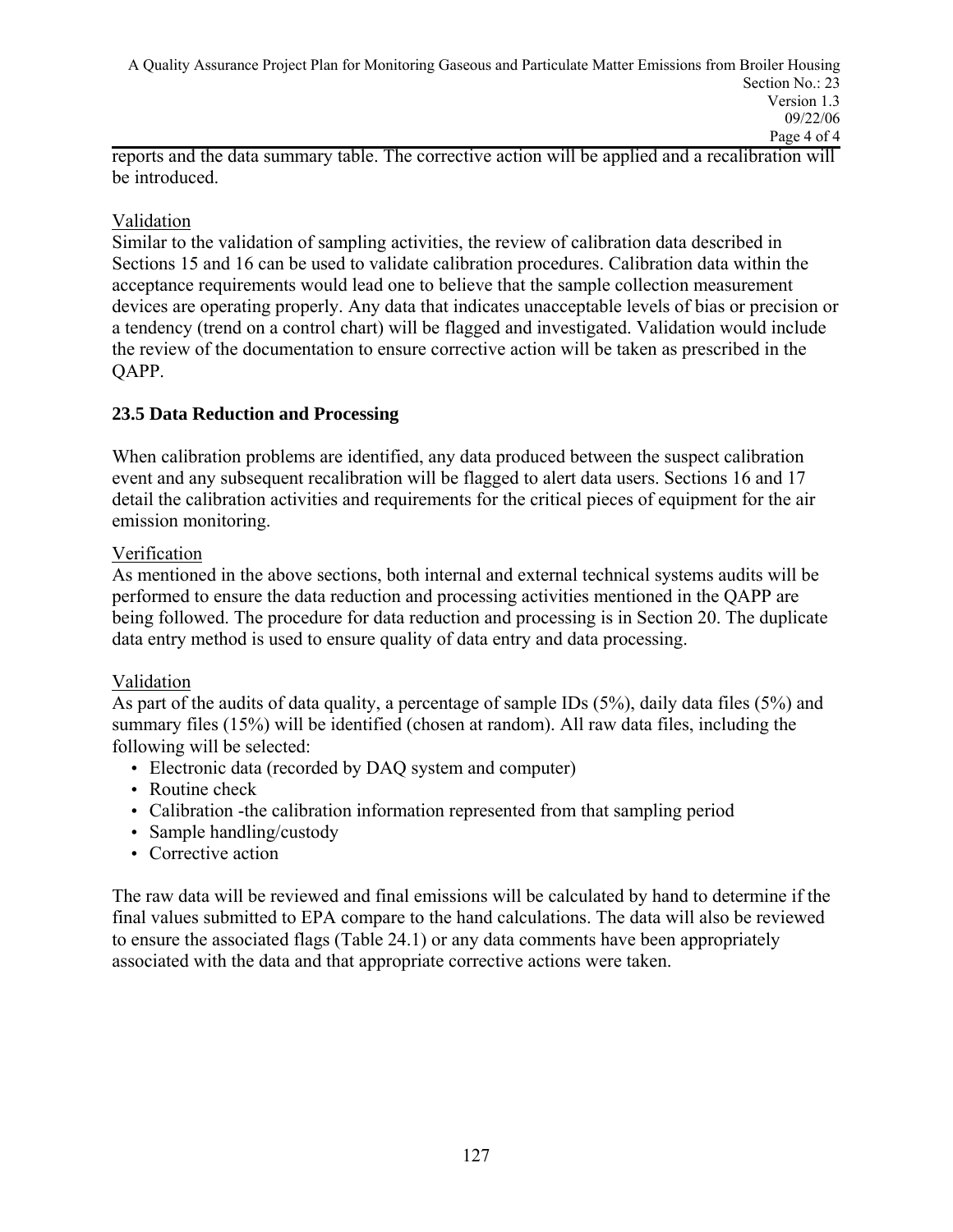## **24.0 Verification and Validation Methods**

Many of the processes for verifying and validating the measurement phases of the emission data collection have been discussed in Section 23. If these processes, as written in the QAPP, are followed, the DQOs should be achieved. However, exceptional field events may occur, and it is expected that some of the QC checks will fail to meet the acceptance criteria.

Information on problems that could affect the integrity of data is identified in the form of flags (Appendix I). It is important to determine what caused these out of range indications in the data. In some cases there may be a unique event occurring and the data may truly represent measured parameters and simply be outside of the expected range. In other cases, out of range data may be the result of equipment that is out of calibration or that has failed. The review of this raw data and the associated QC data will be verified and validated in a routine report on the basis of calibration data. The routine report and calibration data is the most efficient entity for verification/validation activities. It is assumed that if measurement uncertainty can be controlled within acceptance criteria, at calibration level, then the overall measurement uncertainty will be maintained within the precision and bias DQOs.

## **24.1 Verification**

After a one-day data set is downloaded to the ISU computer, a review will be conducted for completeness, correctness, conformance/compliance of the environmental and concentration data against the QC standard, instrument operational conditions and broiler house normal operating conditions. All data is evaluated using a program specifically developed for this task (MAEMU v1.2, developed by using Visual Basic) and is running on an ISU computer for this project. The program reviews the data for data outliers and data outside of acceptance criteria. These data are flagged appropriately. The acceptance criteria, listed in Table 24.1, are set up in the program and are used to determine if individual data or data from a particular instrument has been flagged. In some cases, the flagging criteria vary because of variations in expected data ranges such as seasonal differences and bird growth. Verification of measurement data is conducted in three parts, one for the environmental condition measurement value, the second for the air sample measurements, and the third for fan operational parameters.

Temperature, relative humidity, barometric pressure and static pressure readings are inspected first. Any reading outside of the normal operation range is flagged appropriately; then UK field personnel are notified and asked to make an on-site inspection to determine the reason for out of range data (e.g., malfunction of sensors or true out of range reading). When the cause of flagged data is confirmed in an on-site visit, the needed corrective action will be taken and documented. During the on-sight visits, the following checks are also conducted. As indicated below, if an out of range reading is found during these checks, it will result in data from the last correct field check being flagged through the current date.

• The gas analyzers (INNOVA, API 101E, and VIG) are routinely challenged (weekly) with calibration gases. If the reading of one gas does not meet the QC standard, the data collected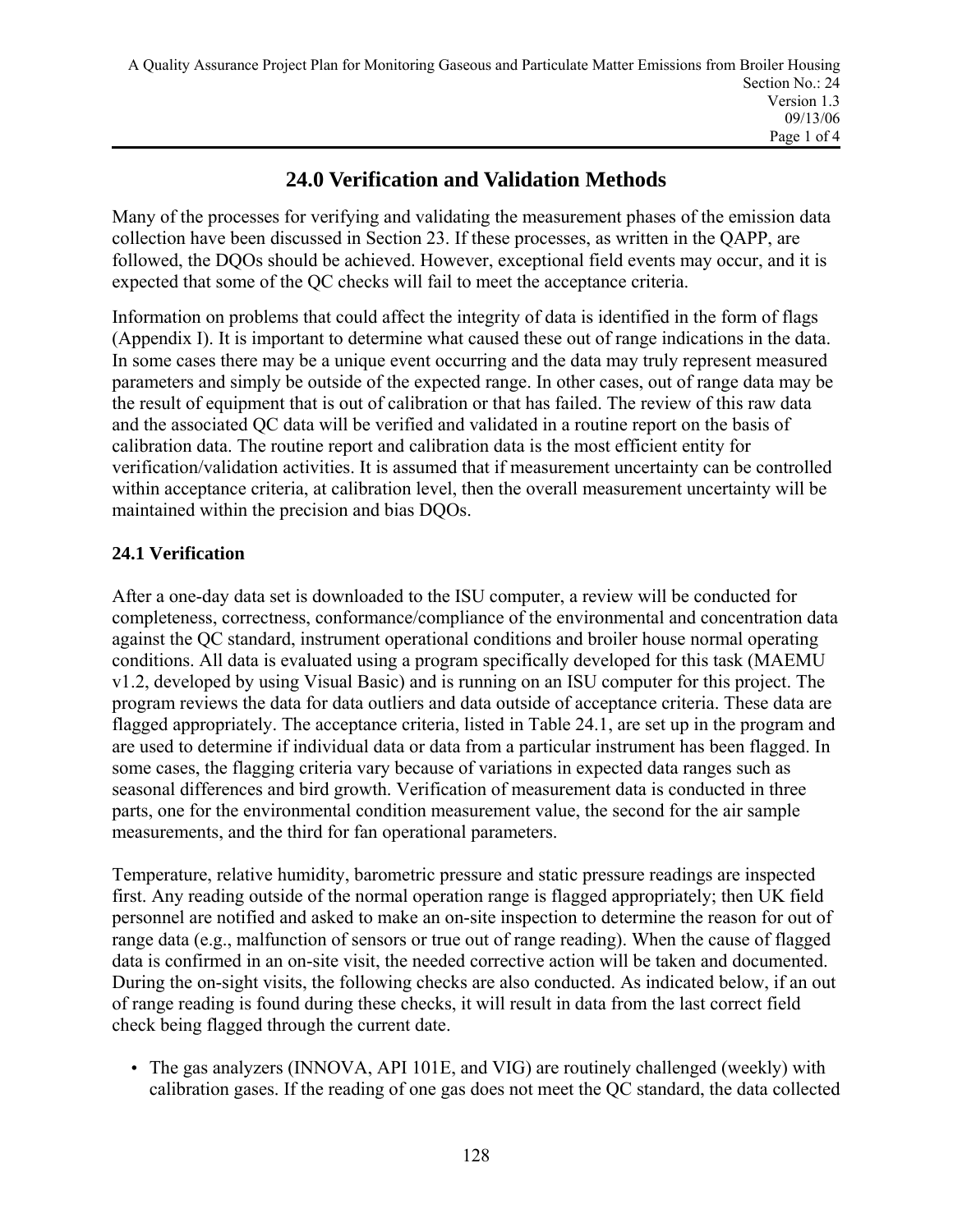between current site visit and the last site visit where the unit met the QC criteria will be flagged. For example, the NMHC reading is 2.8 ppm when 3 ppm propane cal-gas is injected, the difference, 0.2 ppm is larger than 5% of cal-gas concentration (0.15 ppm). In this case all NMHC readings since the last calibration will be flagged with "CVN". In addition, the gas-concentration will be flagged if the reading is out of the analyzer operation range. For instance all NMHC data would be flagged with "OVN" if the NMHC reading exceeds 10 ppm.

• The TSP,  $PM_{10}$  and  $PM_{25}$  operational readings from TEOMs are reviewed based on the routine leak test and operation range. If the main flow rate of TEOM with a TSP head is not in the range, 0.98 to 1.02 L/min, a flag "OTF" will be recorded.

A separate flag data set will be created and flags of individual data will be filed. Based on the data flags, the daily completeness of each variable will be derived using following equation:

$$
Completeness = \frac{N_{total} - N_{flag}}{N_{total}} \times 100
$$

After calculating completeness and data flagging, the program will create a daily verification form to summarize the flags and completeness for environment variables, air pollutants and fan operation data. The flagged data will not be used for daily air emission calculation.

Daily emissions for each pollutant are calculated based upon the data flag status (i.e. only data that has not been flagged is used) and a daily emission report is generated; this includes a summary table for individual gas emission, flags, and completeness of the pollutant. If any flag is detected by the program, a flag notification email will be sent to all PIs for addressing and solving the problem(s). This daily report will be posted on a secured web-site and PIs (Burns, Xin, Gates or Hoff) will review it within 2 working days. All the data points with flags are inspected and the reason addressed. Also, the verified daily emission data is summarized on a flock basis.

## **24.2 Validation**

Data is internally validated by the Quality Assurance Manager (Lara Moody), data processing operators (Hong Li) and all PIs. The daily air emission reports are reviewed as well as the other routine reports, field calibration data and lab record.

The data validation includes the following four steps:

- Review all the routine field visit reports and calibration report to ensure QC standard is met, if not the corresponding data will be invalidated.
- Review data verification records, including data flags, and daily emission reports; if the flagged data meets the QC standard, these data points will be revalidated and the data processing program will be rerun.
- Summarize data and QC deficiencies if the data quality was not met and evaluate the impact on overall data quality
- Develop data validation reports quarterly.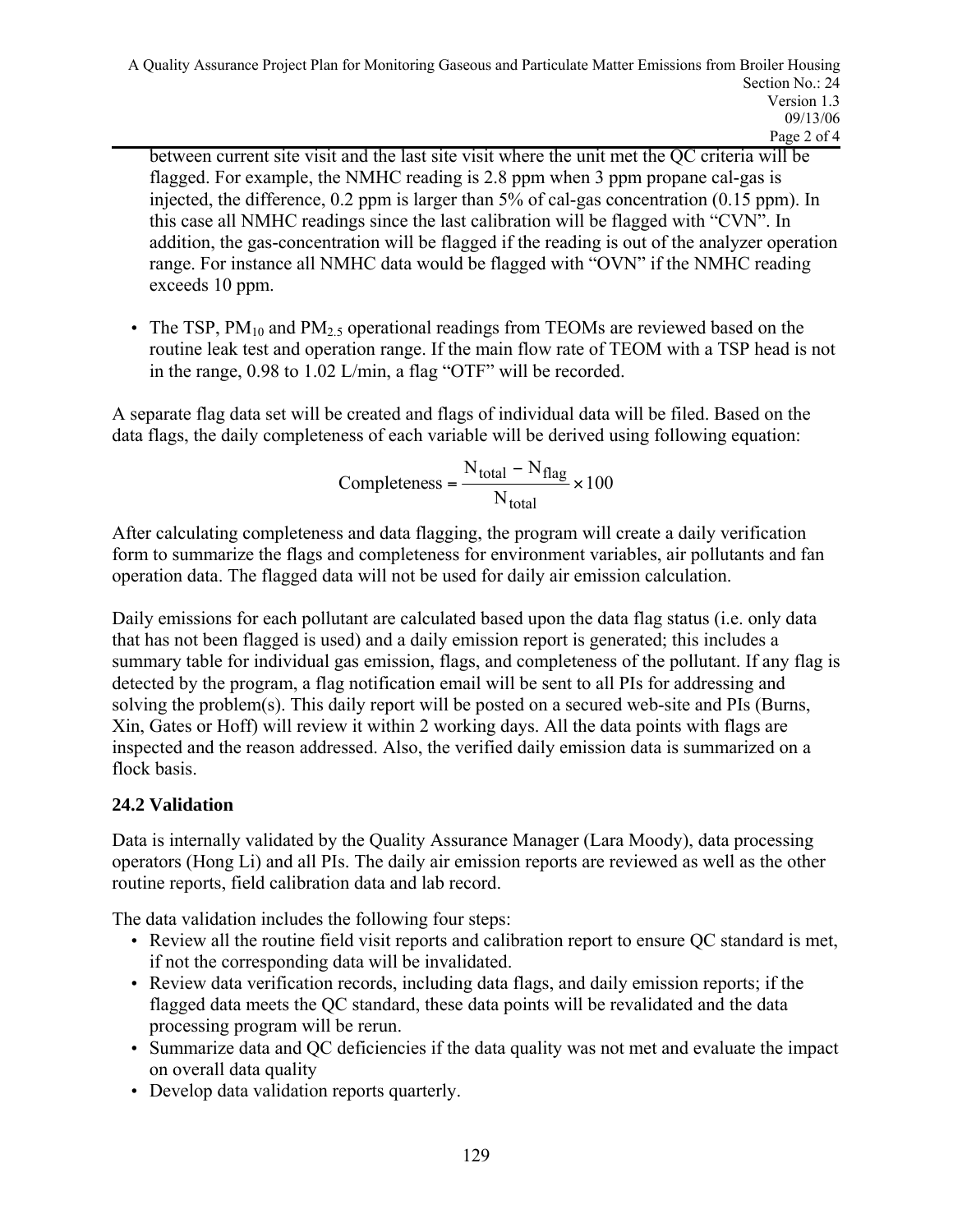A checklist of criteria and items to evaluate during each stage of data review is listed in Table 24.1. In cases where any of the criteria and checks can be automated using the post processing program, random checks should still be performed to ensure that the auto-check is working properly. If errors or problems are identified through any of the following checks, corrective action, appropriate to the problem, should be taken (e.g., reanalysis, data qualification, troubleshooting, or documentation).

|                                      |                                   | <b>Acceptance</b>            |                                                           |                                                                                                              |
|--------------------------------------|-----------------------------------|------------------------------|-----------------------------------------------------------|--------------------------------------------------------------------------------------------------------------|
| <b>Requirement</b>                   | Data Range                        | <b>Criteria</b>              | Flag                                                      | <b>Action</b>                                                                                                |
| Temperature                          | $32^{\circ}$ F ~ 105 $^{\circ}$ F | $>105$ °F<br>$< 32^{\circ}F$ | <b>OET</b><br>(Temperature<br>over range)                 | Reanalysis/ Confirmation by on-<br>site visit / calibrate / replace<br>Thermocouple/document                 |
| <b>Relative Humidity</b>             | $0 - 100%$                        | >100%<br>< 0                 | <b>OEH</b><br>(RH over range)                             | Reanalysis/ Confirmation by on-<br>site visit / calibrate / replace RH<br>Sensor/document                    |
| Barometric<br>Pressure               | 900~1050 kpa                      | >1050<br>< 900               | <b>OEB</b><br>(Baro pressure<br>over range)               | Reanalysis/Confirmation by on-<br>site visit / calibrate / replace<br>Barometric pressure<br>sensor/document |
| <b>Static Pressure</b>               | $-0.05 - 0.5$<br>inch Water       | >0.25<br>$< -0.02$           | <b>OEP</b><br>(Static pressure<br>over range)             | Reanalysis/Confirmation by on-<br>site visit / calibrate / replace<br>Static pressure<br>sensor/document     |
| Fan Current<br>Switch                | <b>ON/OFF</b>                     | OFF (all the<br>time)        | $\overline{FCS}$<br>(Switch<br>malfunction)               | Reanalysis/Confirmation by on-<br>site visit / replace Fan Current<br>Switch/document                        |
| Temperature                          | <±1°F (Checking)                  | >±1°F                        | OCT<br>(Thermocouple<br>needs<br>recalibration)           | Reanalysis/Confirmation by on-<br>site visit / replace<br>Thermocouple/document                              |
| <b>Relative Humidity</b>             | <±5% of Standard<br>(Checking)    | $>15\%$                      | <b>OCH</b><br>(RH needs<br>recalibration)                 | Reanalysis/Confirmation by on-<br>site visit / Calibration/document                                          |
| <b>Barometric</b><br>Pressure        | <±5% of Standard<br>(Checking)    | >15%                         | OCB<br>(Baro pressure<br>needs<br>recalibration)          | Reanalysis/Confirmation by on-<br>site visit/ Calibration/document                                           |
| <b>Static Pressure</b>               | <±5% of Standard<br>(Checking)    | $>±5\%$                      | <b>OCP</b><br>(Static pressure<br>needs<br>recalibration) | Reanalysis/Confirmation by on-<br>site visit / Calibration/document                                          |
| NH <sub>3</sub>                      | <±5% of Standard                  | $>±5\%$                      | <b>CIA</b><br>(Ammonia needs<br>recalibration)            | Data qualification<br>Reanalysis/Confirmation by on-<br>site visit / Calibration/document                    |
| CO <sub>2</sub>                      | <±5% of Standard                  | $> \pm 5\%$                  | CIC<br>(CO <sub>2</sub> needs<br>recalibration)           | Data qualification<br>Reanalysis/Confirmation by on-<br>site visit / Calibration/document                    |
| $H_2S$                               | <±5% of Standard                  | $> \pm 5\%$                  | <b>CHS</b><br>$(H2S$ needs<br>recalibration)              | Data qualification<br>Reanalysis/Confirmation by on-<br>site visit / Calibration/document                    |
| Non-Methane<br>Hydrocarbon<br>(NMHC) | <±5% of Standard                  | $>\pm 5\%$                   | <b>CVN</b><br>(NMHC needs<br>recalibration)               | Data qualification<br>Reanalysis/Confirmation by on-<br>site visit / Calibration/document                    |

Table 24.1. Verification and Validation data flags and action.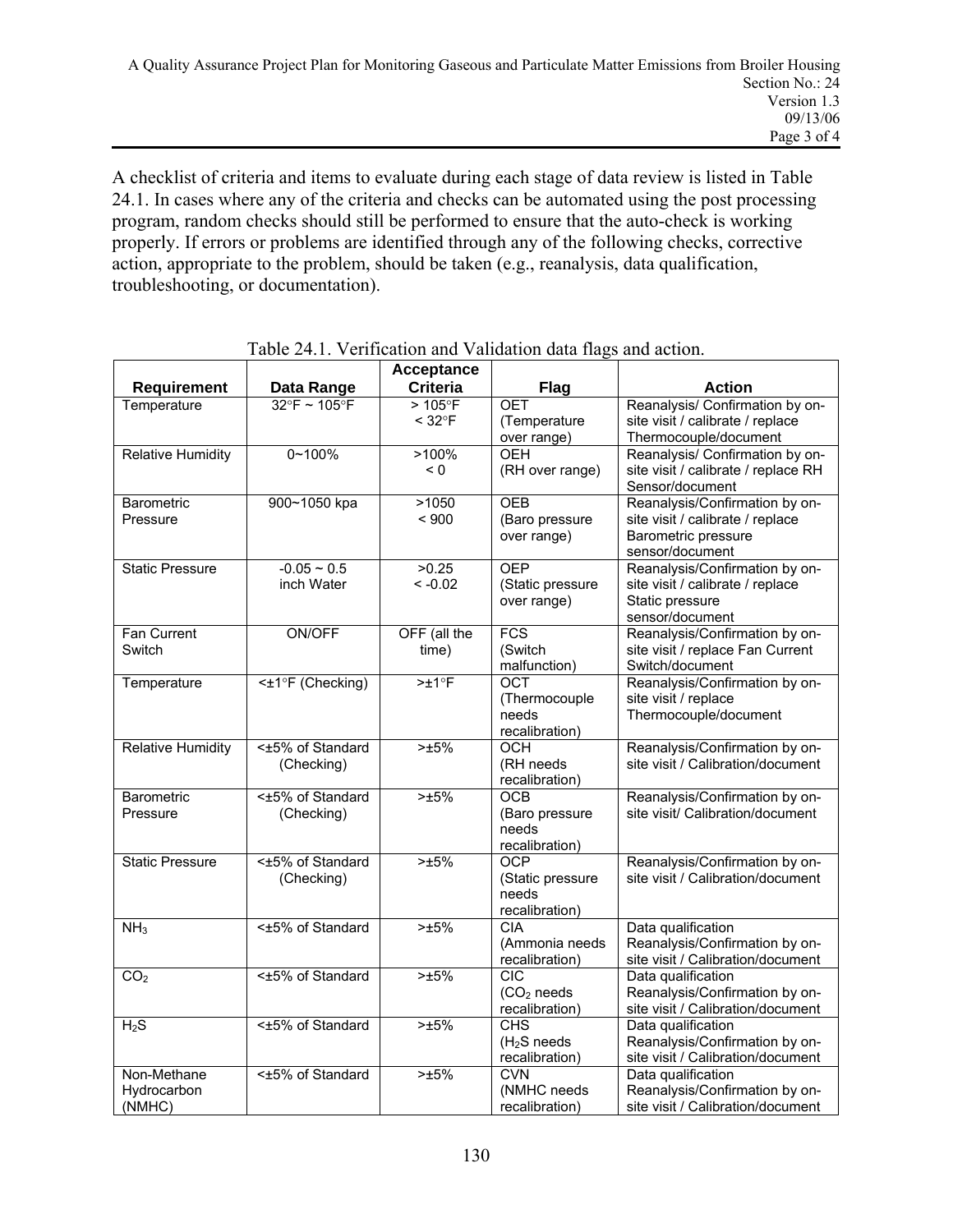A Quality Assurance Project Plan for Monitoring Gaseous and Particulate Matter Emissions from Broiler Housing Section No.: 24 Version 1.3

| 09/13/06 |
|----------|
|----------|

|  | Page 4 of 4 |  |  |  |
|--|-------------|--|--|--|
|--|-------------|--|--|--|

| Methane                      | <±5% of Standard         | >15%             | <b>CVM</b>                    | Data qualification                 |
|------------------------------|--------------------------|------------------|-------------------------------|------------------------------------|
|                              |                          |                  | (CH <sub>4</sub> needs        | Reanalysis/Confirmation by on-     |
|                              |                          |                  | recalibration)                | site visit / Calibration/document  |
| <b>Total Hydrocarbon</b>     | <±5% of Standard         | >15%             | <b>CVT</b>                    | Data qualification                 |
| (THC)                        |                          |                  | (THC needs                    | Reanalysis/Confirmation by on-     |
|                              |                          |                  |                               |                                    |
|                              |                          |                  | recalibration)                | site visit / Calibration/document  |
| H <sub>2</sub> S Measurement | $0 - 100$ ppb            | > 100            | <b>OHS</b>                    | Reanalysis/Confirmation by on-     |
| Range                        |                          | < 0              | (H <sub>2</sub> S over range) | site visit / Calibration/document  |
| <b>NMHC</b>                  | $0-10$ ppm               | > 10             | <b>OVN</b>                    | Reanalysis/Confirmation by on-     |
| Measurement                  |                          | < 0              | (NMHC over                    | site visit / Calibration/document  |
| Range                        |                          |                  | range)                        |                                    |
| Methane                      | 0-100 ppm                | >100             | <b>OVM</b>                    | Reanalysis/Confirmation by on-     |
| Measurement                  |                          | < 0              | (CH <sub>4</sub> over range)  | site visit / Calibration/document  |
| Range                        |                          |                  |                               |                                    |
| <b>THC</b>                   | 0-100 ppm                | >100             | <b>OVY</b>                    | Reanalysis/Confirmation by on-     |
| Measurement                  |                          | < 0              | (THC over range)              | site visit / Calibration/document  |
|                              |                          |                  |                               |                                    |
| Range                        |                          |                  |                               |                                    |
| <b>TSP Flow</b>              | 0.98~1.02 LPM            | > 1.02           | <b>OTF</b>                    | Data qualification                 |
|                              | $($ <0.15 leak check $)$ | < 0.98           | (TSP flow over                | Reanalysis/Confirmation by on-     |
|                              |                          | $( > 0.15$ leak) | range)                        | site visit / Leak check &          |
|                              |                          |                  |                               | correction/document                |
| <b>TSP</b>                   | 0~100 mg/m <sup>3</sup>  | > 100            | <b>OTR</b>                    | Reanalysis/Confirmation by on-     |
| Measurement                  |                          | < 0              | (TSP                          | site visit / Instrument Inspection |
| Range                        |                          |                  | concentration                 |                                    |
|                              |                          |                  | over range)                   |                                    |
| $PM_{10}$ Flow               | 0.98~1.02 LPM            | > 1.02           | OPF                           | Data qualification                 |
|                              | $($ <0.15 leak check $)$ | < 0.98           | ( $PM_{10}$ flow over         | Reanalysis/Confirmation by on-     |
|                              |                          |                  |                               | site visit / Leak check &          |
|                              |                          | $( > 0.15$ leak) | range)                        |                                    |
|                              |                          |                  |                               | correction/document                |
| $PM_{10}$                    | 0~50 mg/m <sup>3</sup>   | > 50             | <b>OPR</b>                    | Reanalysis/Confirmation by on-     |
| Measurement                  |                          | < 0              | $(PM_{10})$                   | site visit / Instrument            |
| Range                        |                          |                  | concentration                 | Inspection/document                |
|                              |                          |                  | over range)                   |                                    |
| PM <sub>2.5</sub> Flow       | 0.98~1.02 LPM            | > 1.02           | <b>OMF</b>                    | Data qualification                 |
|                              | $($ <0.15 leak check $)$ | < 0.98           | $(PM2.5$ flow over            | Reanalysis/Confirmation by on-     |
|                              |                          | $( > 0.15$ leak) | range)                        | site visit / Leak check &          |
|                              |                          |                  |                               | correction/document                |
| PM <sub>2.5</sub>            | 0~20 mg/m <sup>3</sup>   | > 20             | <b>OMR</b>                    | Reanalysis/Confirmation by on-     |
| Measurement                  |                          | < 0              | (PM <sub>2.5</sub> )          | site visit / Instrument            |
|                              |                          |                  | concentration                 |                                    |
| Range                        |                          |                  |                               | Inspection/document                |
|                              |                          |                  | over range)                   |                                    |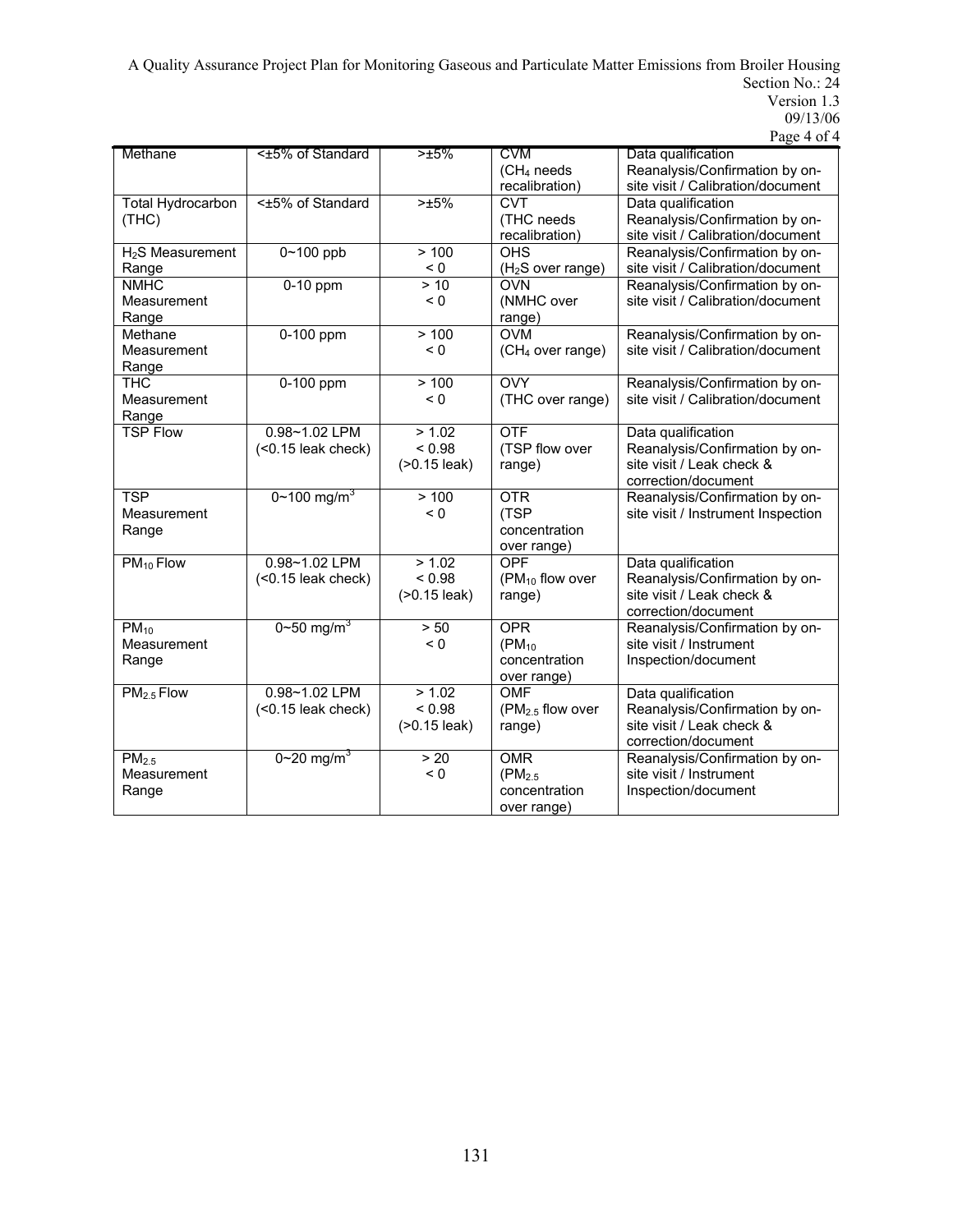## **25.0 Reconciliation with User Requirements**

Section 7: Quality Objectives and Criteria for Measurement Data describes the DQOs set forth for this project to assure data representativeness, completeness, comparability, and accuracy. Section 23: Data Review, Verification, and Validation Requirements and Section 24: Verification and Validation Methods describe the requirements and methods used in this project to determine the data representativeness, completeness, comparability, and accuracy that will aid in meeting the DQOs. The DQO for data completeness is to obtain valid emissions data for no less then 75% of the scheduled sampling for each pollutant. As explained in section 7, the ER uncertainty is a complex function of multiple variables. As such the DQO uncertainty cannot be described as a single value. As explained in section 7, the ER uncertainty is expected to much less than 10%. Figure 7.1 provides an upper bound on the ER uncertainty of 10% when fan flow is at 20,000 cfm, all instruments having a 5% uncertainty, calibration gases having a 50% uncertainty (3% error rather than 2%) and fans having a 10% uncertainty. The purpose of the QAPP is to ensure that these component uncertainties do not exceed allowable values. The values used in the ER analysis in section 7 either equal or exceed the limits set in the QAPP for these values. As such it is expected that the ER uncertainty for this study will typically be less than 10%. Given the ER uncertainty decreases as fan flow rate increases, Figure 7.1 indicates that the upper bound on ER uncertainty will approach 6% during high ventilation rates and approach 4% uncertainty under expected sampling conditions during higher fan flow rates. As such the DOO sets the Measurement Performance Criterion for daily emission rates at an uncertainty of no more than 10%. The emission rate uncertainty for each pollutant is calculated as per section 7.4 at the end of each flock.

The steps to perform the Data Quality Assessment are provided below:

- 1. Review the DQOs provided in Section 7 and the sample design process detailed in Section 11: Sampling Process Design
- 2. Conduct a preliminary review of the data
	- a. Uncover potential limitations to using the data, to reveal outliers, and to explore the basic structure of the data (processing, reviewing, and sharing the preliminary data included in Section 24)
	- b. Look for anomalies in recorded data, missing values, and any deviation from standard operating procedure
- 3. Perform statistical analysis of the preliminarily accepted data
	- a. Base statistical test selection on the primary objective (to determine representative broiler house gaseous and particulate emission rates (kg bird<sup>-1</sup> day<sup>-1</sup>))
- 4. Verify assumptions of the statistical tests
	- a. Assumptions include those associated with the development of the DQOs
		- i. DQO is based on performance criteria and component error analysis
		- ii. Data used for the statistical computation of an emission rate must meet the 75% completeness standard defined in the DQOs (Section 7)
- 5. Draw conclusions from the data
	- a. Determine if an statistical assumptions were violated
	- b. Use the statistical analysis to determine representative emission rates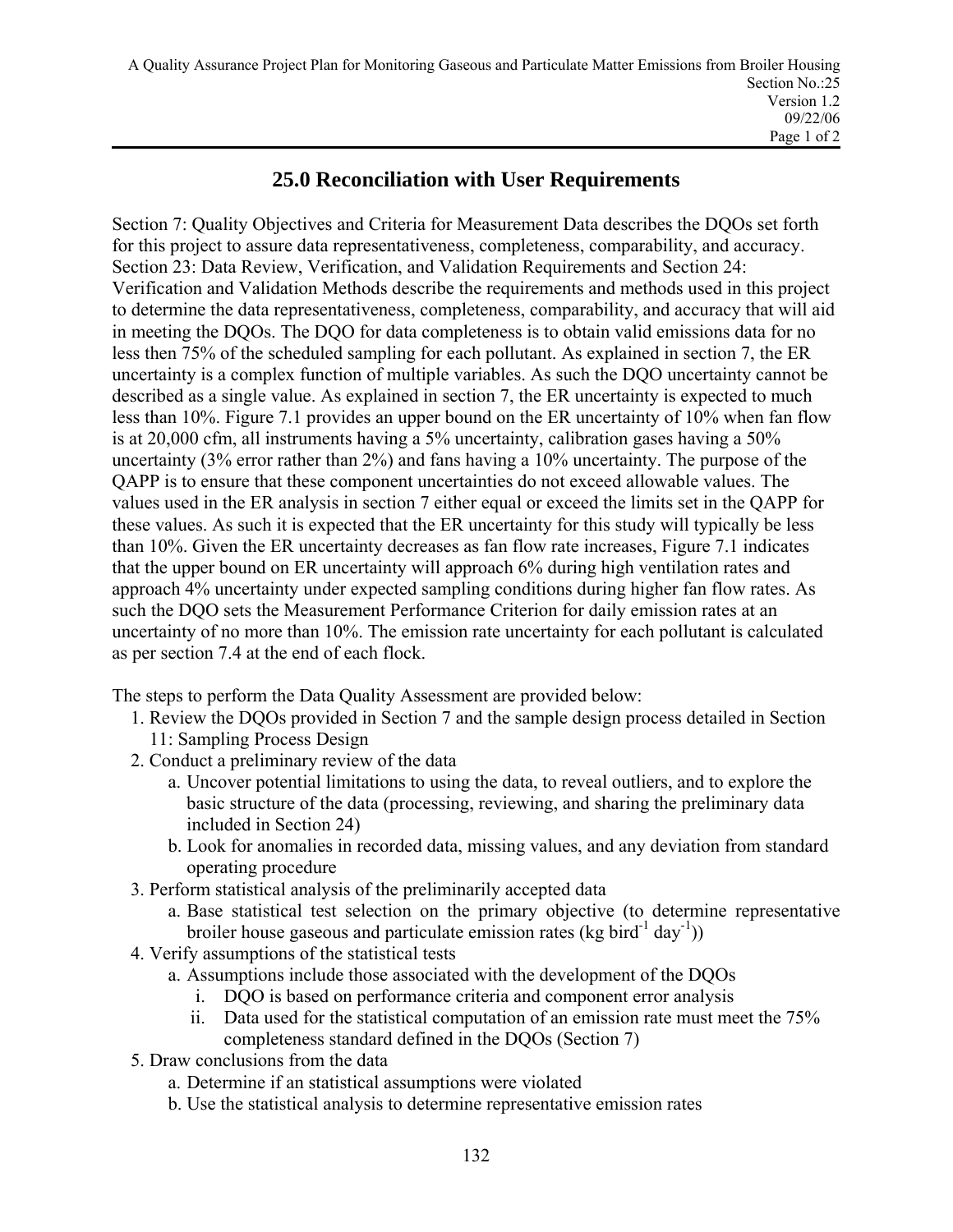Data is provided to the end users (Tyson and EPA decision makers) in the Final Emissions Report delivered in the  $4<sup>th</sup>$  quarter of 2007. The report will include a section describing the steps taken to meet the DQOs and descriptions of the data provided. Data provided will include all raw data and the statistical analysis used to draw conclusions about the results. Possible limitations to the data will be described in the report. The report will also provide a description of the facilities where the data was collected. This information will help end users in understanding the systems for which the data collected and reported during this study are representative.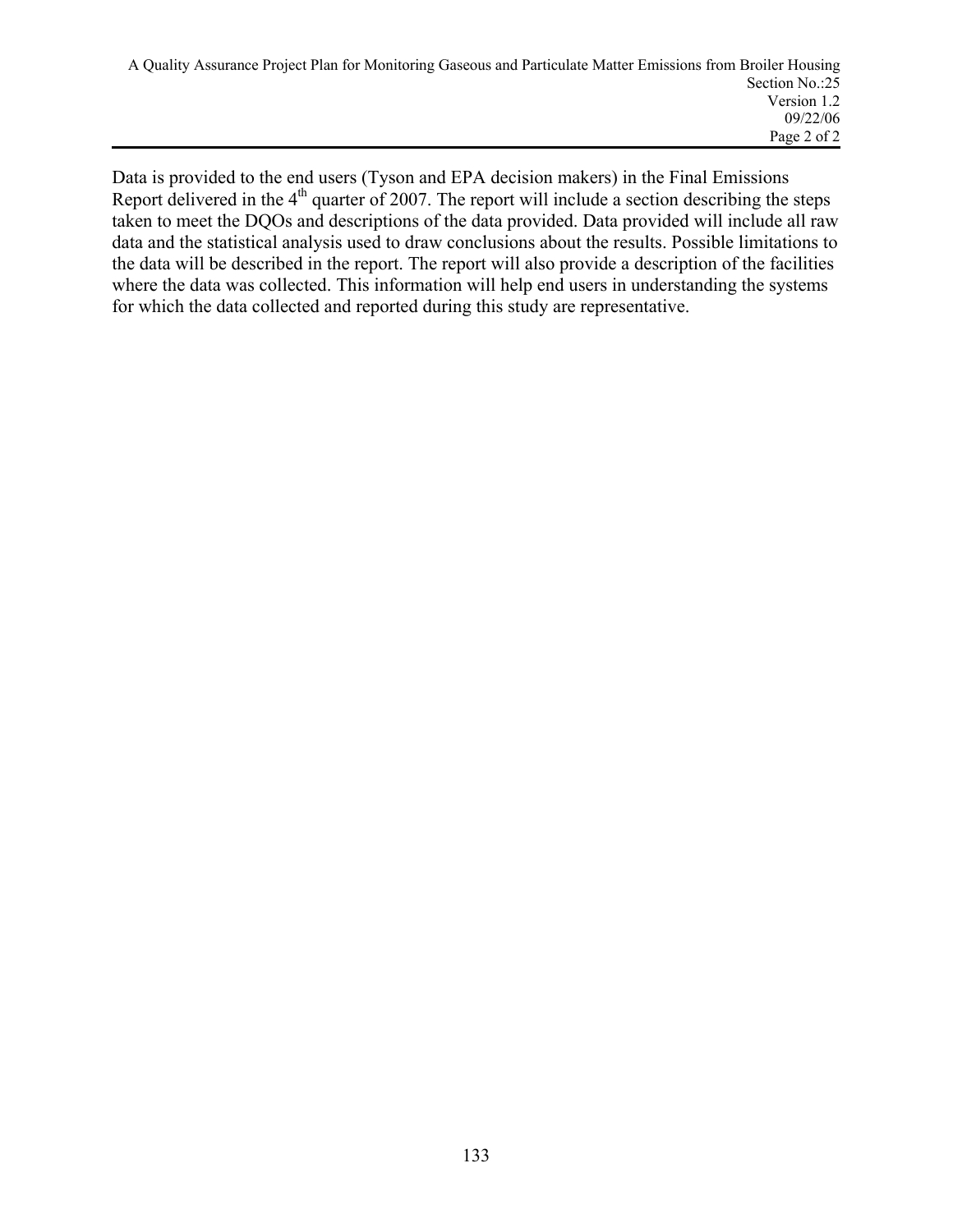## **References**

AOAC. 2002. Official Methods of Analysis of AOAC International. 17<sup>th</sup> Edition. Published by Association of Official Analytical Chemists, Gaithersburg, Maryland, W. Horwitz, editor.

AMCA. 1985. Laboratory methods of testing fans for rating. AMCA Standard 210-85. Arlington Heights, Illinois: Air Movement and Control Association.

APHA, AWWA, WEF. 1998. Standard Methods for the Examination of Waste and Wastewater Treatment. 20<sup>th</sup> Edition. United Book Press Inc., Baltimore, Maryland.

Battye, R., W. Battye, C. Overcash, S. Fudge. 1994. Development and Selection of Ammonia Emission Factors. Report 68-D3-0034. Washington, D.C.: U.S. Environmental Protection Agency.

Becker, H. 1999. FANS makes measuring air movement a breeze. Agricultural Research Magazine, July [http://www.ars.usda.gov/is/AR/archive/jul99/fans0799.htm].

Casey, K. D. 2005. The determination of ammonia emissions from mechanically ventilated poultry houses, an examination of the issues involved. Ph.D. dissertation. University of Kentucky, Biosystems and Agricultural Engineering Department.

Gates, R. S., K. D. Casey, H. Xin and R. T. Burns. 2008. Building emissions uncertainty estimates. Transactions of the ASABE. In review.

Gates, R. S., K. D. Casey, H. Xin, E. F. Wheeler, J. D. Simmons. 2004. Fan assessment numeration system (FANS) design and calibration specifications. Transactions of the ASAE 47(5): 1709-1715.

Combs, S., B. Hoskins, J. Jarman, J. Kovar, M. Watson, A. Wolf, N. Wolf. 2003. Recommended Methods of Manure Analysis. Publication of University of Madison, Wisconsin. Editor, John Peters. Publication No. A3769.

Doeblin, E.O. 1990. Measurement Systems Application and Design.  $4<sup>th</sup>$  ed. ISGN 0-07-107338-9. McGraw-Hill Publishing Co: New York. 960 pp.

EPA. 1996. Direct measurement of gas velocity and volumetric flow rate under cyclonic flow conditions (propeller anemometer). EPA Conditional Test Method. Emission Measurement Branch, EMTIC CTM-019.WPF, Technical Support Division, OAQPS.

EPA. 2002. EPA Guidance for Quality Assurance Project Plans. EPA QA/G-5. [http://www. epa.gov/quality1/qs-docs/g5-final.pdf] 30 May 2006.